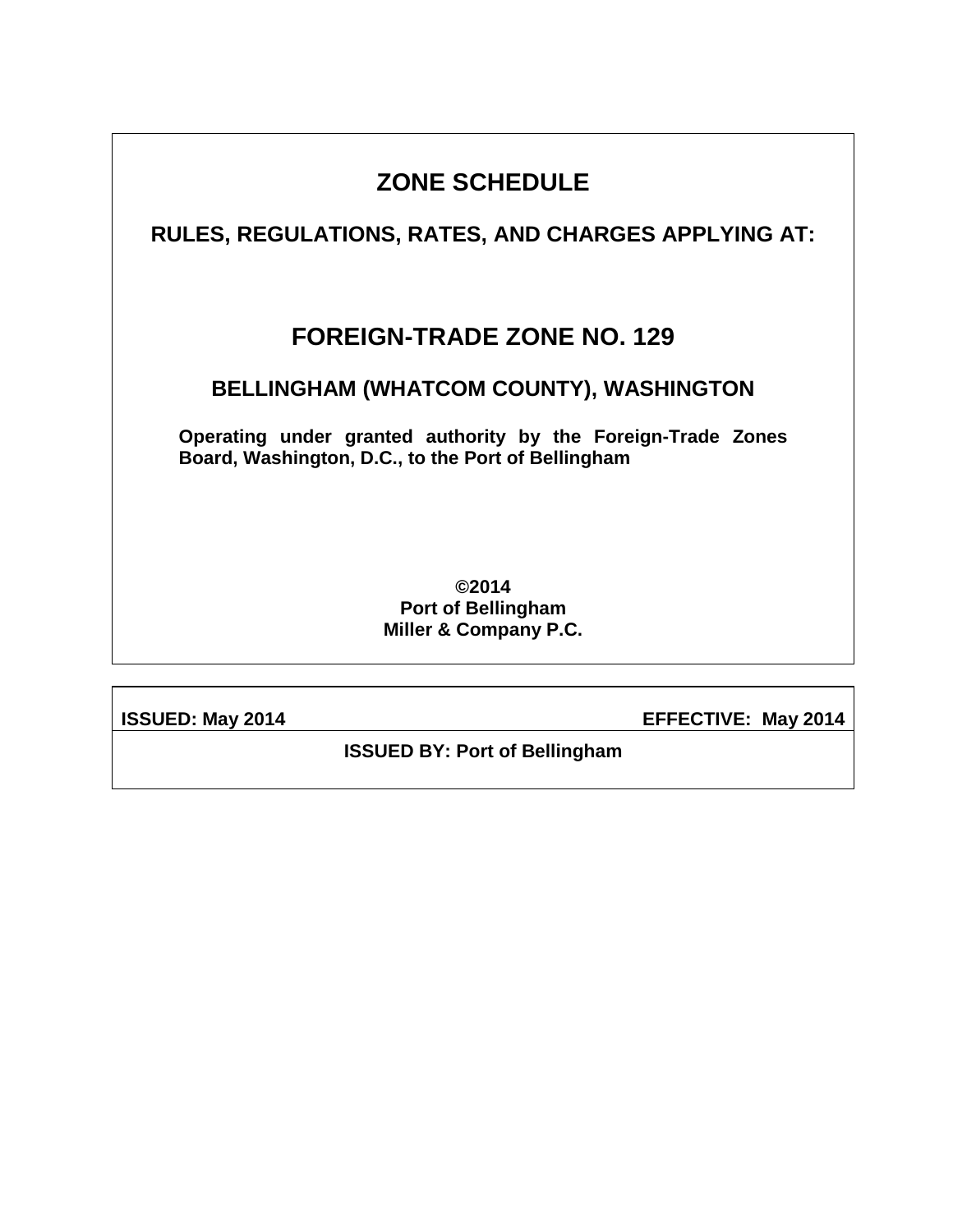## **TABLE OF CONTENTS**

<span id="page-1-0"></span>

| SECTION III - APPLICATION OF RULES, REGULATIONS AND RATES  10                                  |  |
|------------------------------------------------------------------------------------------------|--|
| Section III.0 - Application and Interpretation of Foreign-Trade Zone No. 129, Zone Schedule 10 |  |
|                                                                                                |  |
|                                                                                                |  |
|                                                                                                |  |
|                                                                                                |  |
|                                                                                                |  |
| Section IV.1-Employees and Persons Entering and Leaving Activated Portion of Zone 12           |  |
| Section IV.2-Identification of Employees Within Activated Portion of Zone 12                   |  |
|                                                                                                |  |
|                                                                                                |  |
|                                                                                                |  |
|                                                                                                |  |
|                                                                                                |  |
|                                                                                                |  |
| Section V.5-Exclusion from Zone of Goods or Process of Treatment/Grant Restrictions  14        |  |
|                                                                                                |  |
|                                                                                                |  |
|                                                                                                |  |
|                                                                                                |  |
|                                                                                                |  |
|                                                                                                |  |
|                                                                                                |  |
|                                                                                                |  |
|                                                                                                |  |
|                                                                                                |  |
|                                                                                                |  |
|                                                                                                |  |
|                                                                                                |  |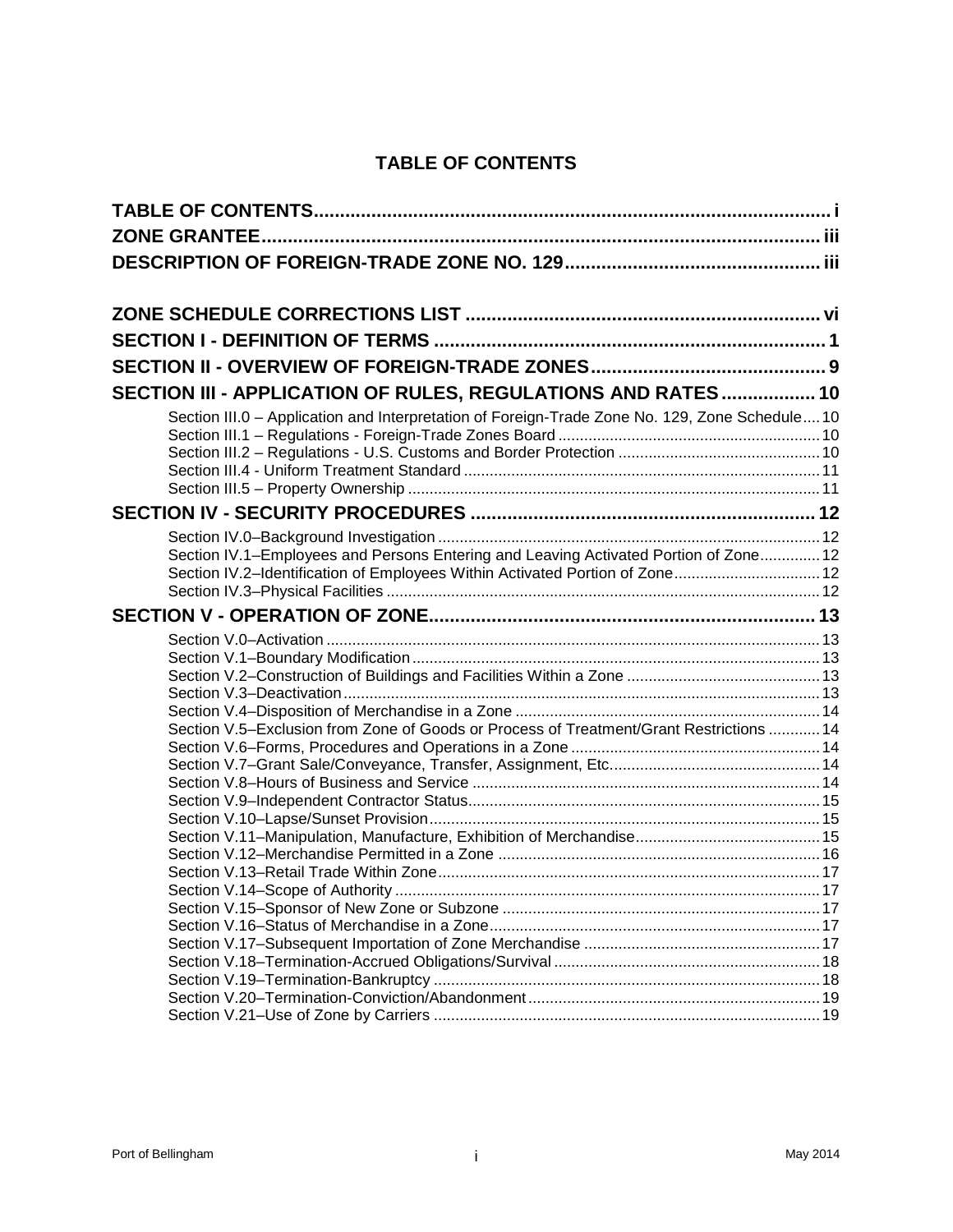| Section VI.2-Communication, Audits, Inspections and Requests for Information  20   |  |
|------------------------------------------------------------------------------------|--|
|                                                                                    |  |
|                                                                                    |  |
|                                                                                    |  |
|                                                                                    |  |
|                                                                                    |  |
|                                                                                    |  |
|                                                                                    |  |
|                                                                                    |  |
| SECTION VII - SPECIAL RULES PERTAINING TO MERCHANDISE 23                           |  |
|                                                                                    |  |
|                                                                                    |  |
|                                                                                    |  |
|                                                                                    |  |
|                                                                                    |  |
|                                                                                    |  |
|                                                                                    |  |
|                                                                                    |  |
|                                                                                    |  |
|                                                                                    |  |
|                                                                                    |  |
|                                                                                    |  |
|                                                                                    |  |
| Section VII.13-Permission to Manipulate, Manufacture, Exhibit, Repack or Destroy25 |  |
|                                                                                    |  |
|                                                                                    |  |
|                                                                                    |  |
|                                                                                    |  |
|                                                                                    |  |
|                                                                                    |  |
|                                                                                    |  |
|                                                                                    |  |
|                                                                                    |  |
|                                                                                    |  |
| <b>REGULATIONS</b>                                                                 |  |

**FOREIGN-TRADE ZONES ACT FOREIGN TRADE-ZONES BOARD REGULATIONS U.S. CUSTOMS AND BORDER PROTECTION REGULATIONS U.S. CUSTOMS FTZ MANUAL**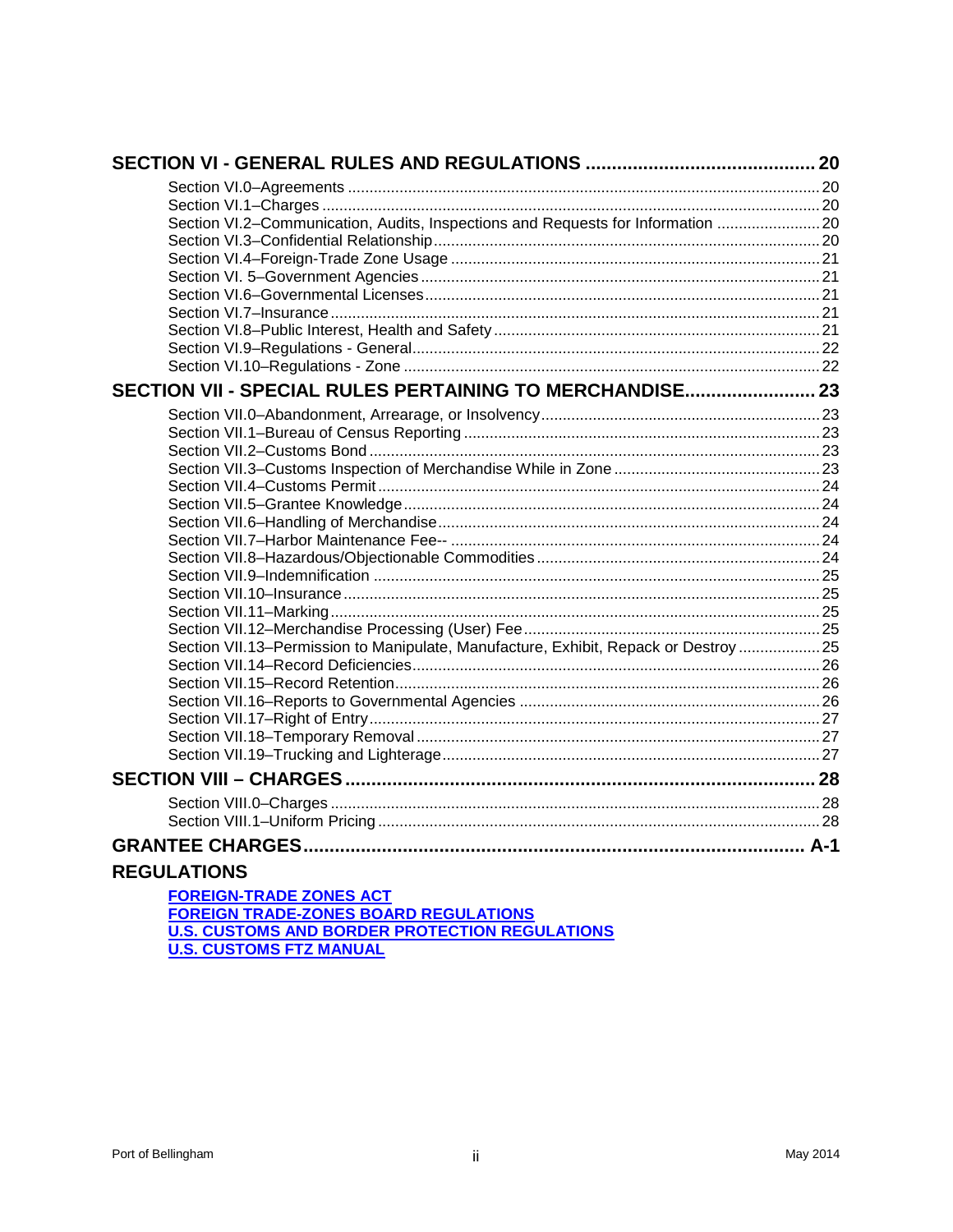## **ZONE GRANTEE**

## **ZONE SCHEDULE**

#### **GRANTEE: Port of Bellingham**

## **GENERAL OFFICES**

#### <span id="page-3-0"></span>**Grantee Office:**

Port of Bellingham 1801 Roeder Ave. Bellingham, Washington 98225

Mr. Dodd Snodgrass, Zone Administrator 360-676-2500 [dodds@portofbellingham.com](mailto:dodds@portofbellingham.com)

## **DESCRIPTION OF FOREIGN-TRADE ZONE NO. 129**

<span id="page-3-1"></span>Pursuant to a Grant issued by the Foreign-Trade Zones Board, Washington D.C., as Board Order No. 335 on September 4, 1986, the Port of Bellingham, under provisions of the Foreign-Trade Zones Act (19 U.S.C. 81a-81u), Foreign-Trade Zone No. 129, has issued the following Zone Schedule on rules, regulations, rates and charges. The Port of Bellingham submitted an Alternative Site Framework Application, which was officially filed by the Foreign-Trade Zones Board as B-32-2012 on May 1, 2012. The Application was approved pursuant to Board Order No. 1856 on September 20, 2012.

Foreign-Trade Zone No. 129, which is operated as a public utility under Foreign-Trade Zones Board Regulations, has offices located at 1801 Roeder Ave, Bellingham, Washington, 98225. The zone has adequate access to electric power, water, waste disposal, communications, and access to all modes of transportation. The buildings are equipped to provide private lease storage, manipulation, manufacturing, and office space.

The zone has been expanded pursuant to Board Order Nos. 608. Foreign-Trade Zone No. 129, located in Bellingham, Washington, currently consists of 5 sites totaling 492 acres in Bellingham (Whatcom County), Washington.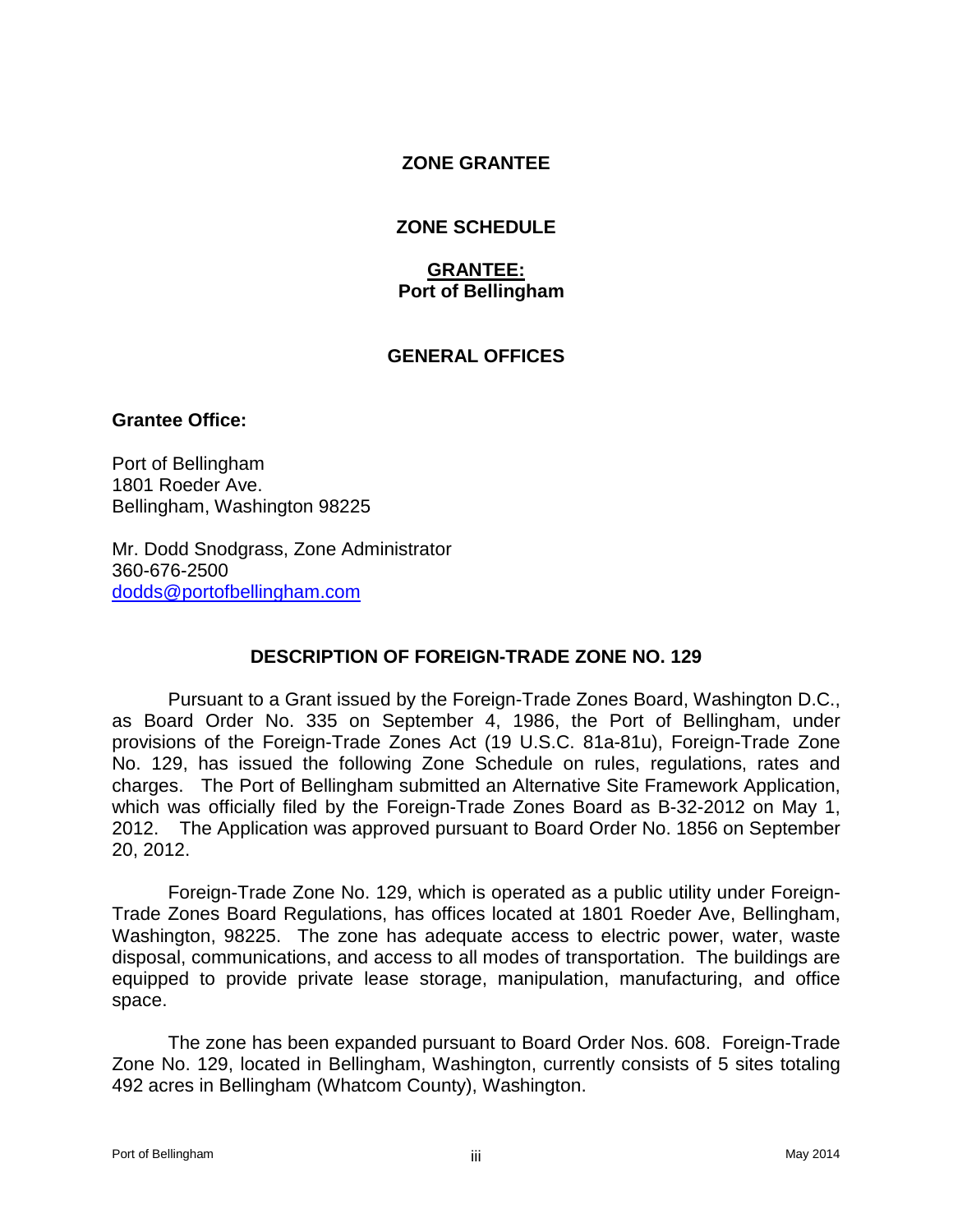The Zone consists of the following sites:

| <b>Site</b><br><b>Number</b> | <b>Site Name</b><br>and Address                                                                                                             | <b>Acreage</b>                             |
|------------------------------|---------------------------------------------------------------------------------------------------------------------------------------------|--------------------------------------------|
|                              | Bellingham International Airport Industrial Park<br>4255 Mitchell Way<br>Bellingham, Washington (Whatcom County)                            | 120 acres                                  |
| 3                            | <b>Cherry Point Industrial Park</b><br>Puget Sound at Kickerville, Henry, and Gulf Park<br>Roads<br>Bellingham, Washington (Whatcom County) | 270 acres                                  |
| 4                            | <b>Gateway Business Park</b><br>1755 Boblett Street<br>Blaine, Washington (Whatcom County)                                                  | 26.5 acres<br>(includes Site 1 of<br>129B) |
| 5                            | <b>Sumas Green Site</b><br>3 <sup>rd</sup> and Johnson Street<br>Sumas, Washington (Whatcom County)                                         | 23 acres                                   |
| 6                            | <b>Sumas International Cargo Terminal</b><br>300 Bob Mitchell Avenue<br>Sumas, Washington (Whatcom County)                                  | 52 acres                                   |

In addition to the general-purpose zone, there have been two approved subzones included in FTZ No. 129:

Foreign-Trade Subzone No. 129A West Coast Products LLC

3,600-acre oil refinery complex located at 4519 Grandview Road, near Cherry Point, Washington (Whatcom County). The refinery is used to produce fuels and petrochemical feedstocks.

Foreign-Trade Subzone No. 129B T.C Trading Company

19.5 acres consisting of three sites and buildings on property at Odell and Boblett Sts, Blaine, Washington: Site 1: 17 acres at 1755 Boblett St, Site 2: 1.26 acres at 1499 Odell Rd, Site 3: 1.25 acres at 1750 Grand Ave. The subzone is utilized for the warehousing and distribution of general merchandise and the assembly of eyeglasses for its import/export operations. This includes a cold storage facility that includes dry, chilled, and frozen storage facilities.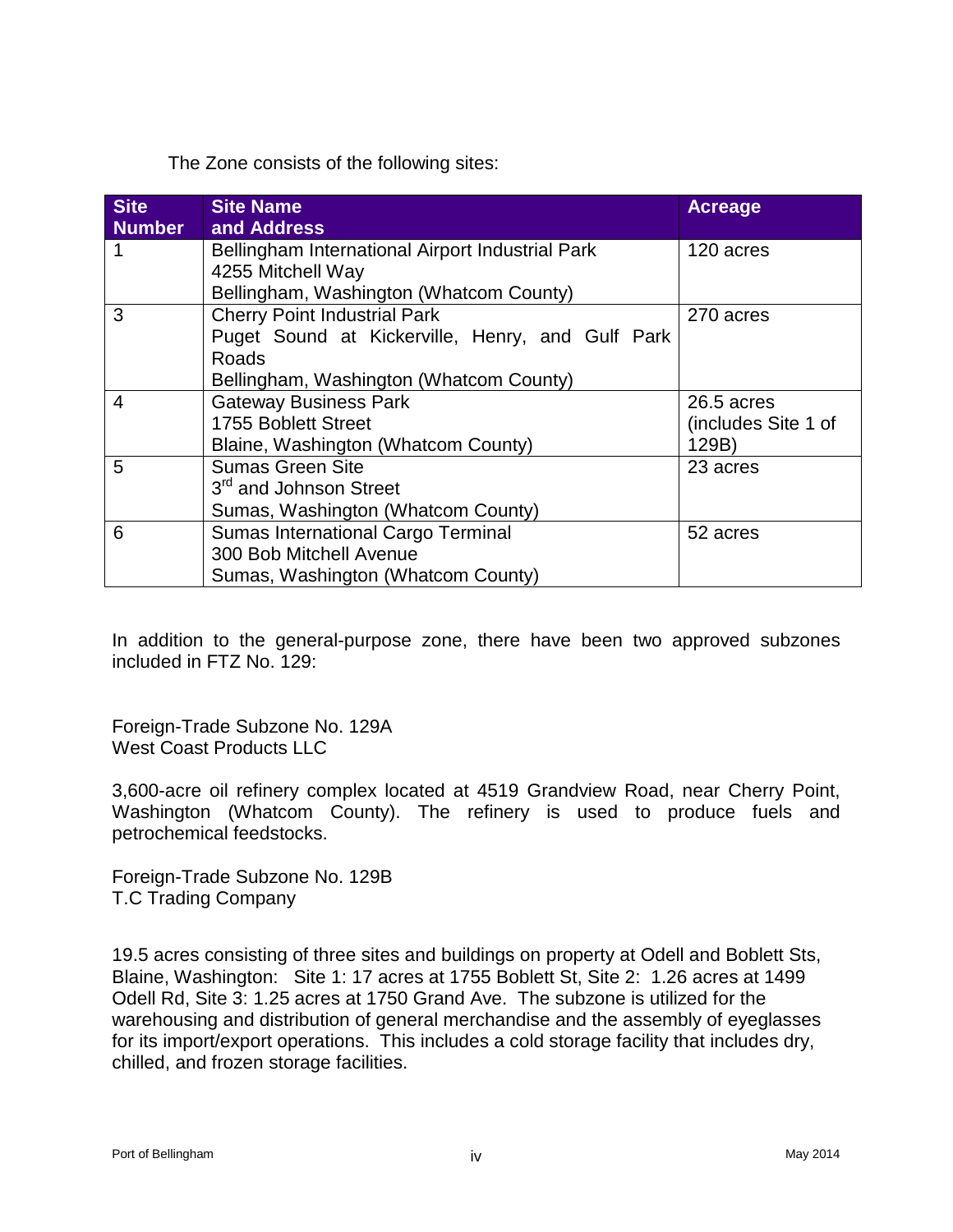Copies of this Zone Schedule are on file with the Foreign-Trade Zones Board, Washington, D.C. and U.S. Customs Port Director in Blaine, Washington, and are available at the general offices of Foreign-Trade Zone No. 129 upon request at a price of \$5.00 per copy.

More detailed guidance on U.S. Customs issues may be found in U.S. Customs FTZ Manual. A copy is maintained for review by the Foreign-Trade Zone Grantee.

Communications should be addressed to:

## **Grantee Office:**

Port of Bellingham 1801 Roeder Ave Bellingham, Washington 98225

Mr. Dodd Snodgrass, Zone Administrator 360-676-2500 [dodds@portofbellingham.com](mailto:dodds@portofbellingham.com)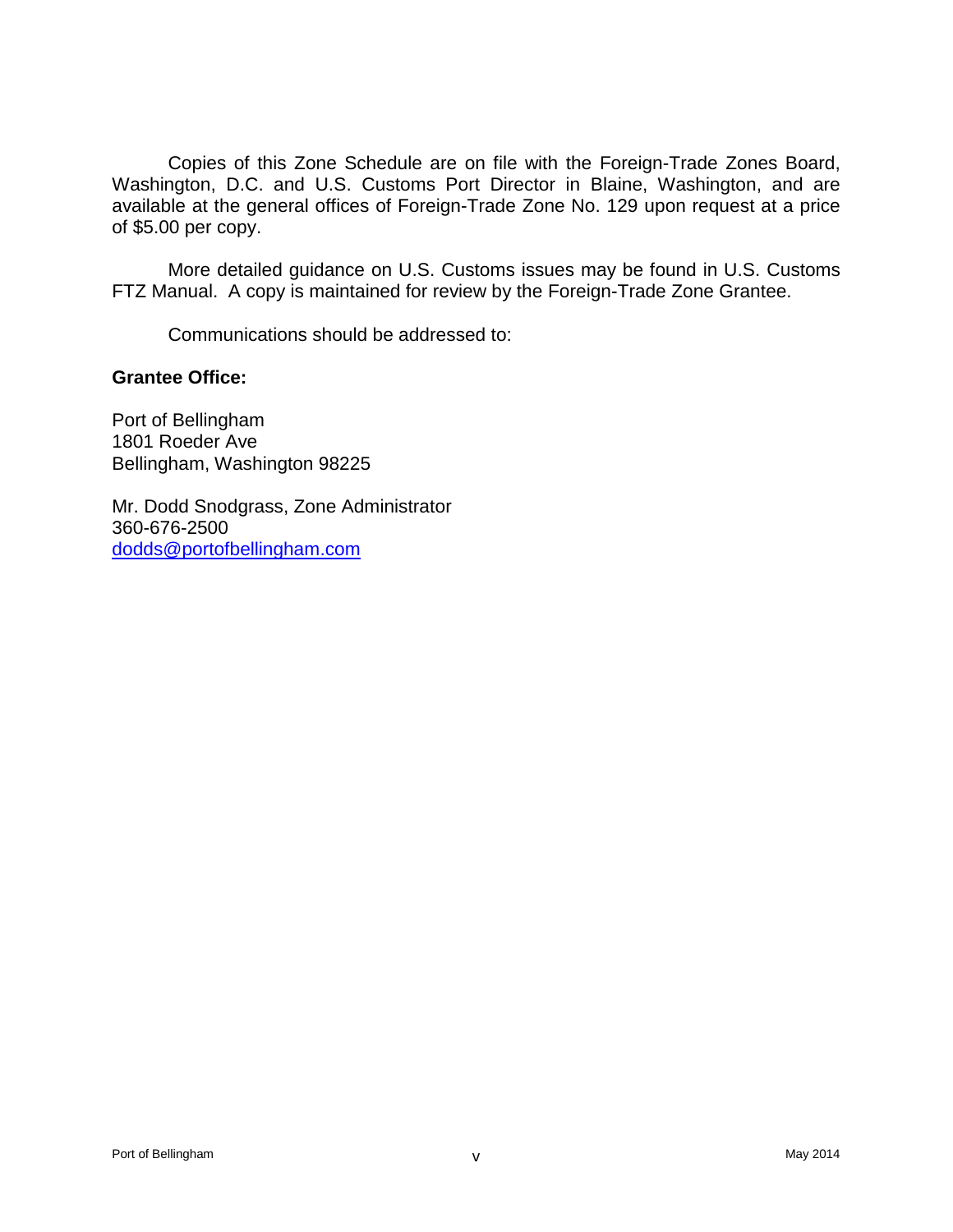## **ZONE SCHEDULE CORRECTIONS LIST**

<span id="page-6-0"></span>Changes in and additions to this Zone Schedule will be made by reprinting the page upon which the change or addition is made, and such page will be designated as a revised page and will carry a "Correction" number in the lower left hand corner. Upon the receipt of a revised or new page, place a check opposite the "Correction" number (shown below) corresponding to the number shown in the lower left hand corner of the new or revised page. If "Correction" numbers are properly checked on receipt of new or revised pages, they will appear checked off in consecutive order with no omissions. If the check marks indicate that a "Correction" has not been received, a request should be made at once for a copy of the missing page. Amendments to the Zone Schedule must be submitted to the Executive Secretary of the Foreign-Trade Zones Board and the local Port Director of U.S. Customs before or at the time of implementation. 15 C.F.R. § 400.42(b)(4).

| <b>Correction Number</b> | Page No. | Date Issued | Date<br>Implemented |
|--------------------------|----------|-------------|---------------------|
|                          |          |             |                     |
|                          |          |             |                     |
|                          |          |             |                     |
|                          |          |             |                     |
|                          |          |             |                     |
|                          |          |             |                     |
|                          |          |             |                     |
|                          |          |             |                     |
|                          |          |             |                     |
|                          |          |             |                     |
|                          |          |             |                     |
|                          |          |             |                     |
|                          |          |             |                     |
|                          |          |             |                     |
|                          |          |             |                     |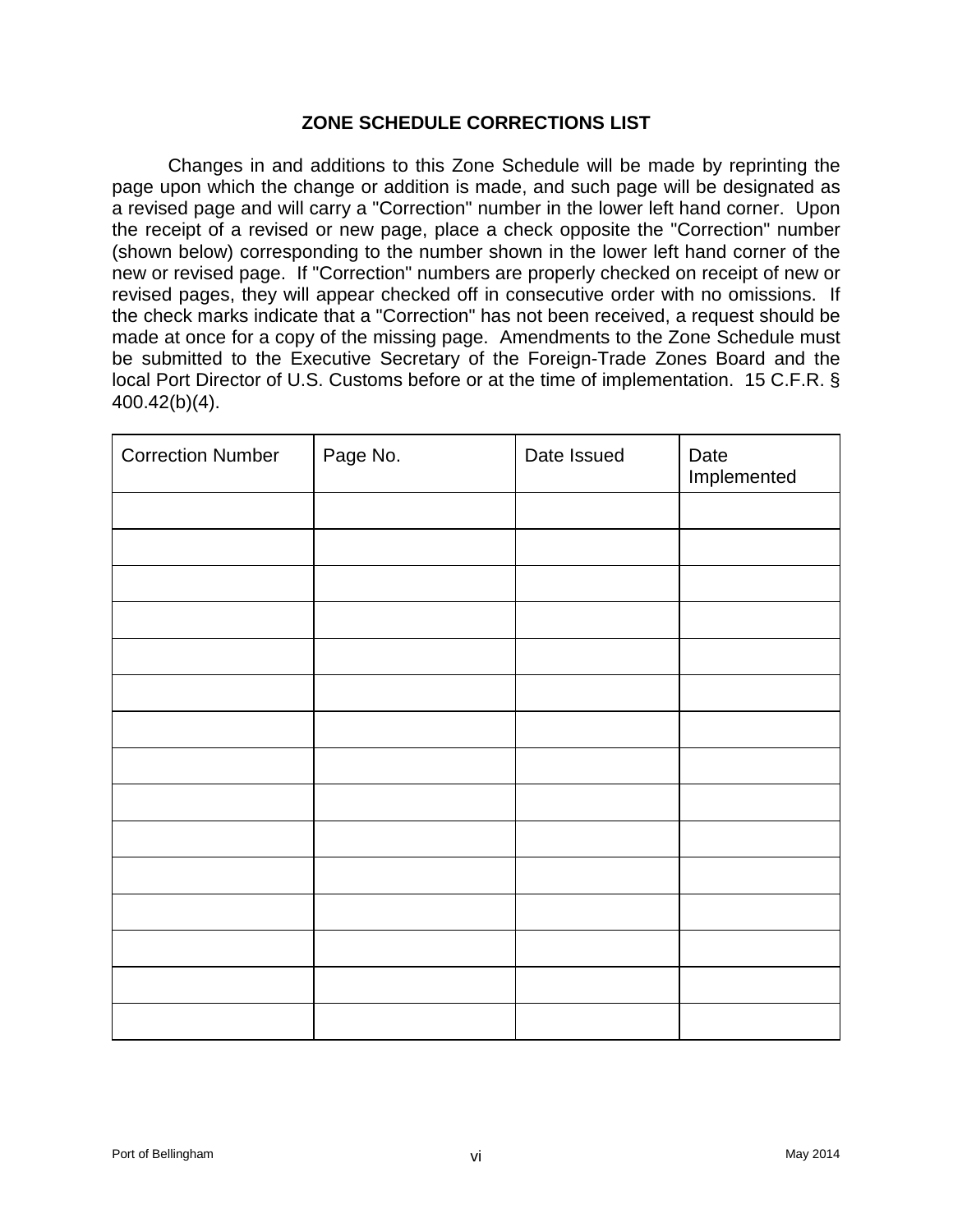<span id="page-7-0"></span>**Act–**The Foreign-Trade Zones Act of June 18, 1934 (48 Stat. 998 - 1003; 19 U.S.C. 81a-81u), as amended by Public Law 397, 73rd Congress, approved June 18, 1950. (15 C.F.R. § 400.2(a)).

**Admission Suspense Account–**Merchandise received without complete U.S. Customs documentation or which is unacceptable to the inventory control and recordkeeping system will be recorded in a suspense account or record until documentation is complete or the system is capable of accepting the information. (19 C.F.R. § 146.22(c)). See Section I - Definition of Terms, Temporary Deposit.

**Alteration–**A change in the boundaries of a Foreign-Trade Zones Board approved and designated Zone or Subzone; designation of a separate Site of an already-activated Zone or Subzone with the same Zone Operator at the same port; or the relocation within a Foreign-Trade Zones Board approved and designated area of an already-activated Site with the same Zone Operator. The Operator must make a written application to the local Port Director of U.S. Customs for approval of an alteration of an activated area, as it must be checked by Customs through its security survey to ensure the security suitability and fitness of the area for receipt of merchandise in zone status.

**Alternative Site Framework** (ASF) means a three-part application that transforms a general-purpose zone by creating a service area (Whatcom County) where a "usage-driven" site can be established in thirty (30) days or a traditional "magnet" industrial park site can be established in six (6) to ten (10) months if certain criteria are met.

**Antidumping/Countervailing Duty–**FTZ Board Regulations require that any merchandise admitted to a zone that is subject to an AD/CVD Order must be placed in privileged foreign status. (15 C.F.R. § 400.33(b)(2)).

**Applicant of Record–**The person, firm or corporation in whose name the application to admit merchandise into the zone (CBPF 214) is made, recognized by U.S. Customs as having the legal right to make the application. Evidence of this right of the applicant is the same as would be required to establish the right to apply for release of the merchandise from U.S. Customs with the right to make entry. (19 C.F.R. § 146.32(b)(2)).

**Board–**The Board means the Foreign-Trade Zones Board created by the Act to carry out the provisions thereof. The Foreign-Trade Zones Board shall consist of the Secretary of the Department of Commerce, who shall be the chairman, and the Secretary of the Treasury. (15 C.F.R. § 400.2(b)).

**Bulk–**In trade, a product, or a mass (of a product), which is not packaged, bundled, bottled, or otherwise packed, so that it is designated as bulk or bulk merchandise.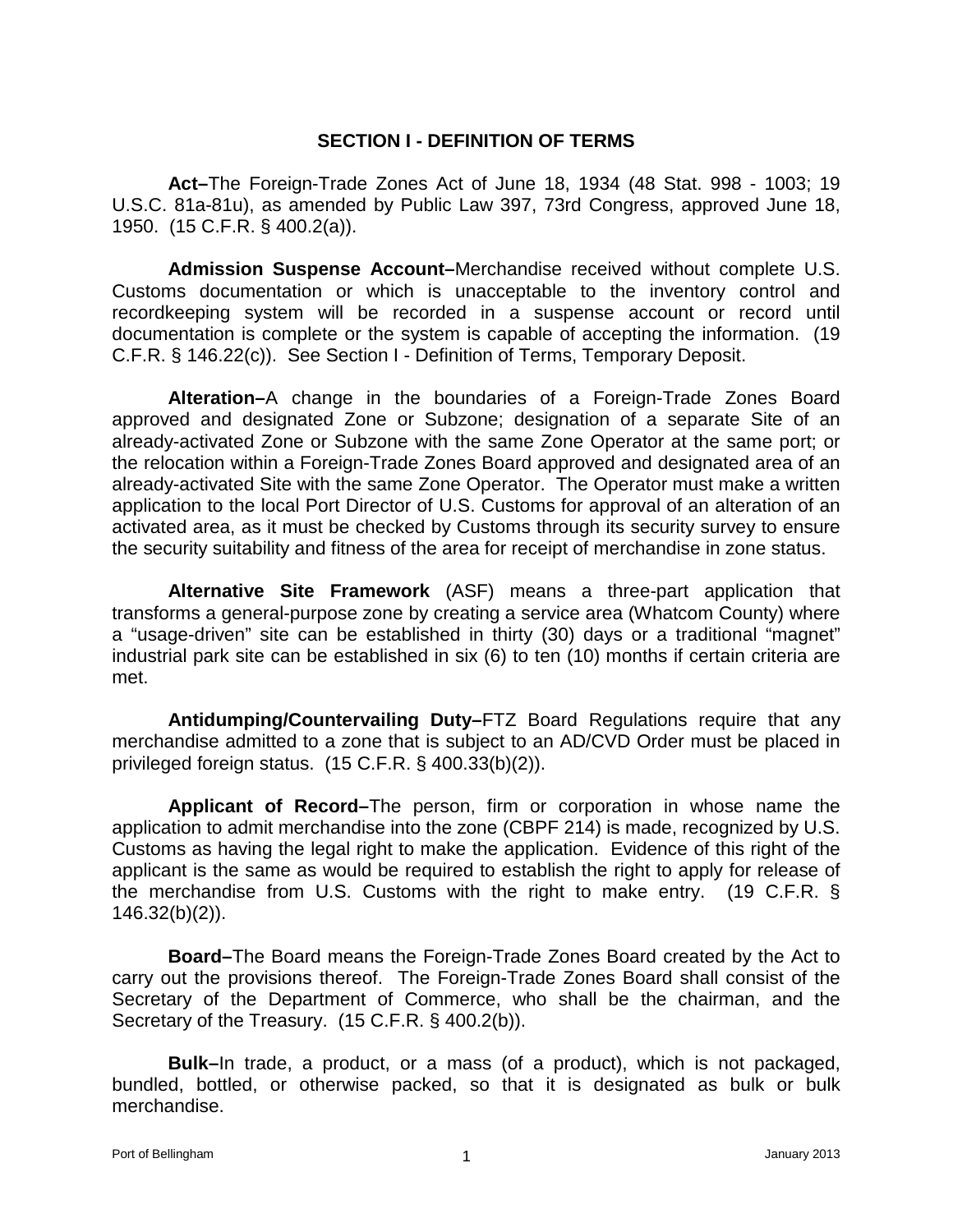**Conditionally Admissible Merchandise–**Merchandise that may be admitted to the zone or be imported into the U.S. under certain conditions. Merchandise subject to antidumping and countervailing duty, subject to Foreign-Trade Zones Board Grant Restrictions, or merchandise transferred from a bonded warehouse, are examples of conditionally admissible merchandise for admission to the zone. Merchandise which is subject to permits or licenses (i.e. FDA controlled merchandise, certain firearms, motor vehicles, etc.), or merchandise which may be reconditioned to bring it into compliance with the laws administered by various federal agencies are examples of conditionally admissible merchandise for import. See Sections 6.3, 6.7(g), and 11.5, U.S. Customs FTZ Manual.

**Container–**A container is a shipping device--a non-self-propelled, rigid, nondisposable, returnable, cargo-carrying device with or without wheels, enclosed or otherwise and includes any container, trailer, chassis platform, specially constructed skid, pallets, mount, or combination thereof, and which is designed to be transported integrally as one unit directly and mechanically between vessels and piers so as to eliminate intermediate rehandling and/or storage of cargo.

**Customs and Border Protection Form 214–**Application and permit to admit merchandise into a Foreign-Trade Zone and/or designation of zone status.

**Customs and Border Protection Form 214A–**Application For Foreign-Trade Zone Admission and/or Status Designation. This form is the pink or salmon colored statistical copy of the CBPF 214 utilized for Bureau of Census reporting purposes. Electronic filing may be made to Census with filing the e-214. If the admission is not filed electronically, the CBPF 214A is required to be submitted to the U.S. Customs.

**Customs and Border Protection Form 216–**Application and permit for the manipulation, manufacture, exhibition, temporary removal or destruction of merchandise within a Foreign-Trade Zone.

**Customs Territory–**The territory of the United States in which the general tariff law of the United States applies but which is not included in any Foreign-Trade Zone.

**Domestic Merchandise–**Domestic sourced or foreign sourced previously duty paid merchandise. See Status of Merchandise herein.

**Foreign Merchandise–**Imported merchandise that has not been properly released from U.S. Customs custody in the Customs territory of the United States. See Status of Merchandise herein.

**Fungible Merchandise–**Merchandise that for commercial purposes is identical and interchangeable in all situations.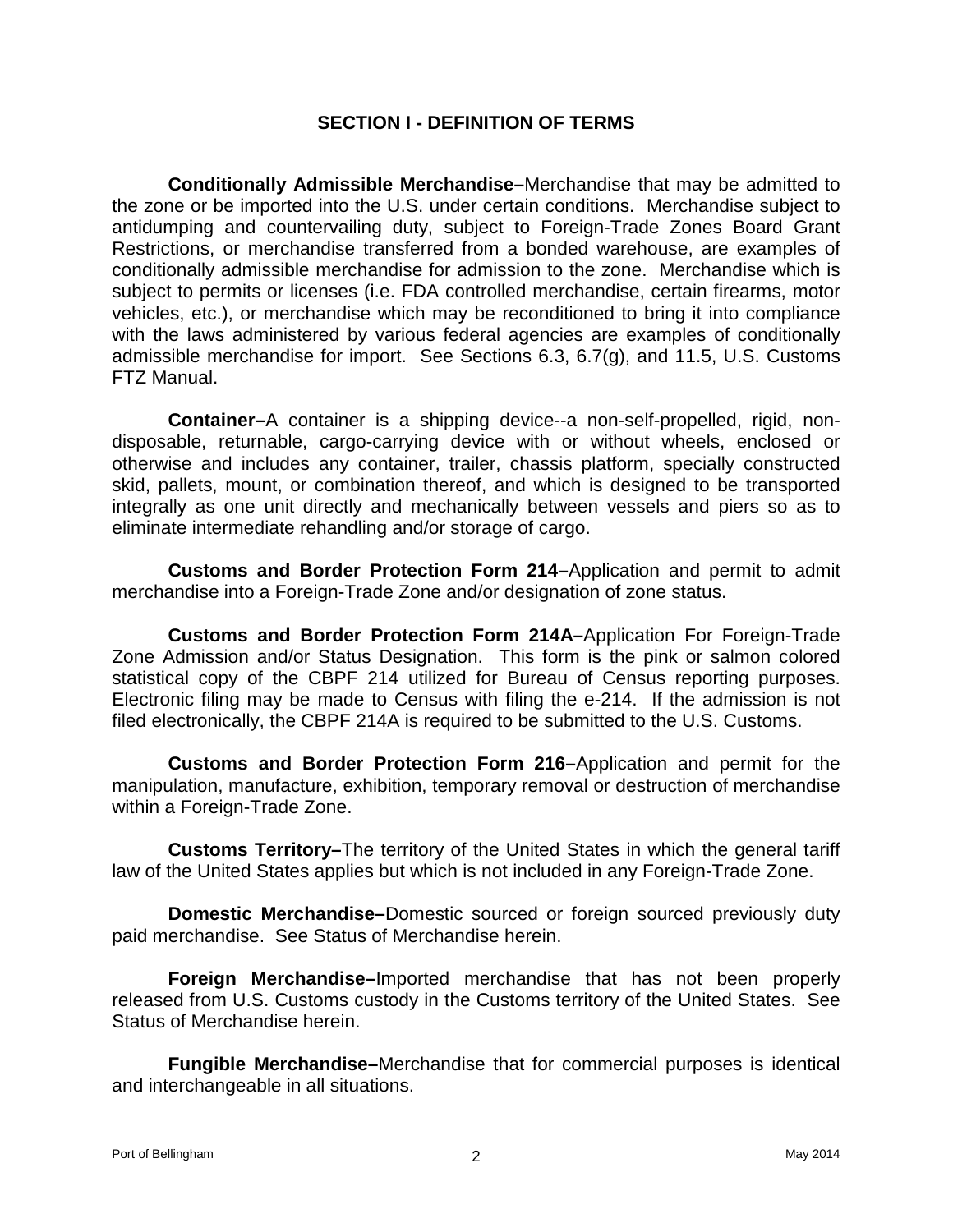**Grantee–**The Grantee of Foreign-Trade Zone No. 129 is the Port of Bellingham, an organization to which the privilege of establishing, operating, and maintaining a foreign-trade zone has been granted by the Foreign Trade Zone Board.

**Harmonized Tariff Schedule of the U.S. (HTSUS) Number–**The ten-digit number used to identify all imported and exported merchandise. The complete text is available from the U.S. International Trade Commission, Publication 4053.

**Interim Production Approval-** Existing zone site and subzone may secure interim production approval with Customs concurrence and approval by the Foreign-Trade Zones Board. This does not require the entire four (4) months that a normal Production Notification Application requires. However, the Customs letter must indicate that the Operator is activated or could be activated soon.

**In-Transit Merchandise–**The term "in-transit merchandise" includes all foreign merchandise transported into and out of the United States, whether in and out of the same port or across the country to another port, with or without transshipment, warehousing, breaking bulk, or change in mode of transportation, which originated in one foreign country and is destined at the time of the original shipment to another foreign country. Its distinctive feature is that it is being transported, from one foreign country through the United States to another foreign country, under a through bill of lading or other documentation for a completed journey.

## **Inventory Records–**

**A. Zone Lot Number (ZLN)–**A number assigned to the unit or units of goods (zone lot) for which a separate record and account is to be kept by the Zone Operator or Zone User. The merchandise must be physically segregated and marked by lot at all times. (19 C.F.R. 146.37(a)(1) and (d)).

**B. Unique Identifier Number (UIN)–**Numbers, letters, or combination of both (alphanumeric) that identifies merchandise admitted to a zone. It is fungible material typically identified by a part number, model number, style number, SKU, etc. This number may be used for control and accounting of the goods. FIFO (First In, First Out) and FOFI (Foreign First) inventory relief methods have been authorized by the U.S. Customs. (19 C.F.R. 146.37(a)(2) and (d)). Generally, a FIFO system is used for UIN activity.

**Lease–**The document of agreement entered into between the owner or lessor of the property and the lessee for use of space within the Foreign-Trade Zone.

**Magnet Site** means sites intended to attract multiple potential FTZ operators/users.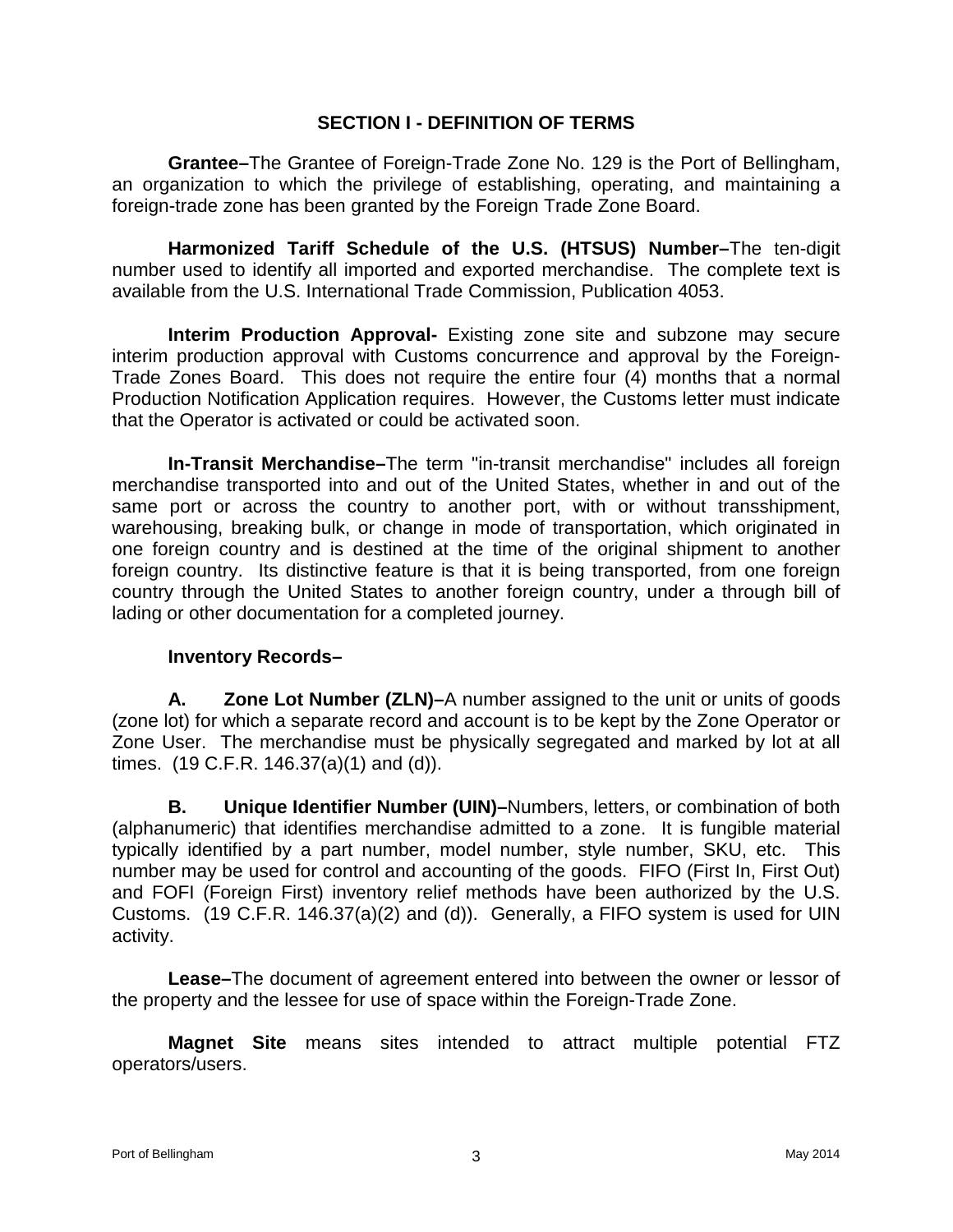**Manipulation–**Means breaking up, repacking, assembling, distributing, sorting, grading, cleaning, mixing with foreign or domestic merchandise, or other processing which does not constitute a manufacture.

**Manufacturing–** This is the old term used by the Foreign-Trade Zones Board for activity involving the substantial transformation of a foreign article resulting in a new and different article having a different name, character, use, and HTS classification. It is now referred to as production. Authority for such activity in a zone must be secured from the Foreign-Trade Zones Board and authorized on a CBPF 216 by the U.S. Customs.

**Merchandise–**Merchandise includes goods, wares and chattels of every description except prohibited merchandise. (Building materials, production equipment, and supplies for use in operation of a zone may not be considered "merchandise.")

**North American Free Trade Agreement (NAFTA) Duty Deferral Program–**The NAFTA Duty Deferral Program is currently in effect for trade between the United States and Canada/Mexico. Under this Program, all foreign sourced, non-NAFTA-qualified merchandise used in manufacturing in a foreign-trade zone, whether or not the finished product is NAFTA-qualified, when exported to Canada/Mexico must be the subject of a special NAFTA "08" code Customs entry and be subject to U.S. Customs duties, applicable antidumping/countervailing duties, and merchandise processing fees.

**OFIS-** This is the Online FTZ Information System that includes information on each zone. It can be accessed through the FTZ Board web site. All annual reports are now filed electronically through OFIS.

**Open or Yard Storage–**The keeping of merchandise on open space within the fenced-in area of the Foreign-Trade Zone where merchandise not requiring weather protection may be stored.

**Operating Agreement–**The agreement between the Zone Operator and the Zone User, or the Zone Grantee and the Zone Operator describing rights, responsibilities, and financial considerations.

**Port Director, U.S. Customs–**The Port Director of U.S. Customs located in Blaine, Washington, or his representative.

**Production-** This means traditional manufacturing activity and "kitting" activity where the new HTSUS classification applies to the finished product. The Foreign-Trade Zones Board uses this term to cover both manufacturing and processing activity.

**Prohibited Merchandise–**Merchandise, the importation of which is prohibited by law on grounds of public policy or morals, or any merchandise that is excluded from a zone by order of the Foreign-Trade Zones Board. Books urging treason or insurrection against the U.S., obscene pictures, and lottery tickets are examples of prohibited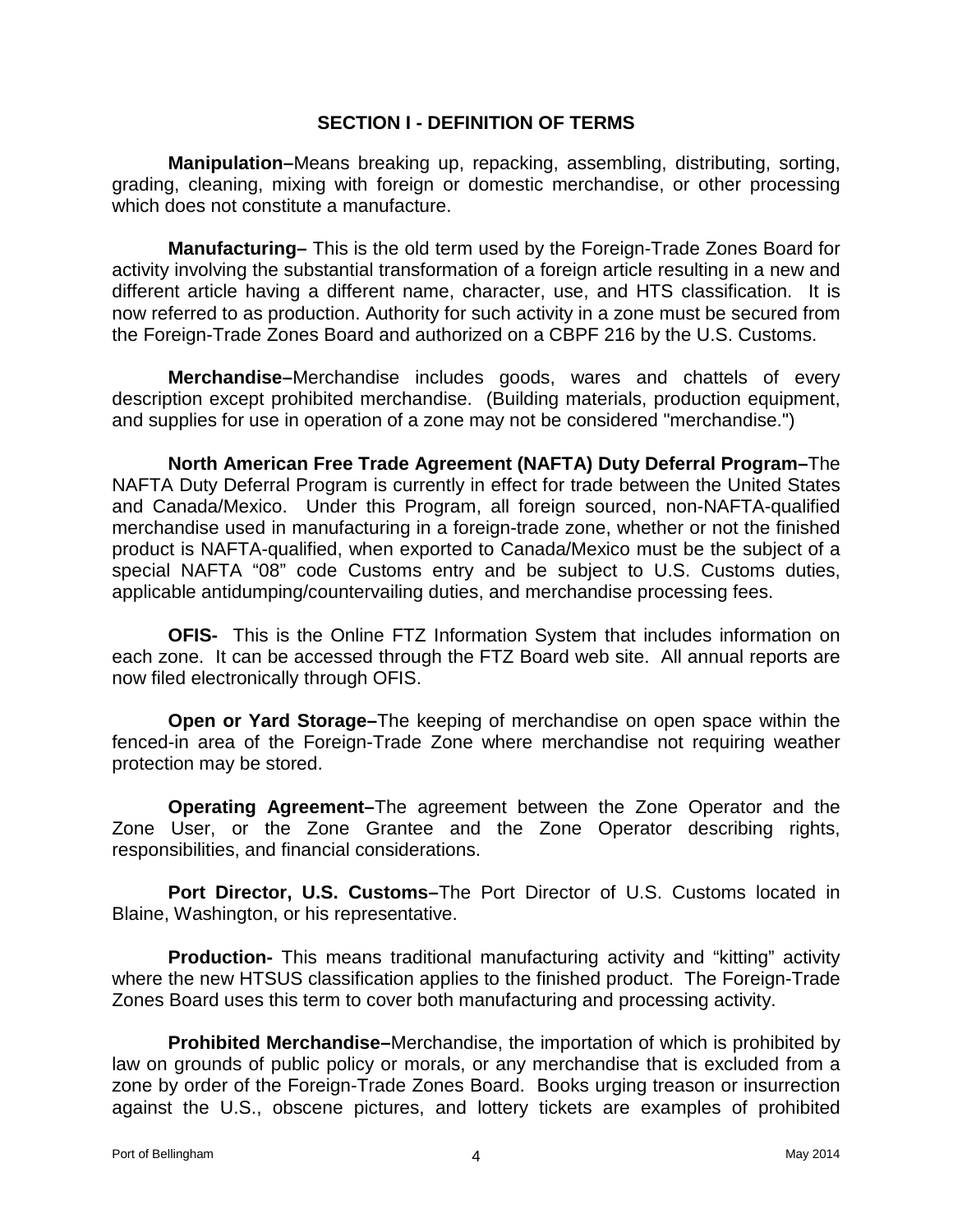merchandise. Also, certain types of operations involving the following merchandise are prohibited: Tobacco, cigars, cigarettes and cigarette papers and tubes (26 U.S.C. 5701- 5706); Firearms (26 U.S.C. 4181-4182/5811); Distilled spirits, alcohol, wine and beer (26 U.S.C. 5001-5008/5010); Sugar (26 U.S.C. 4501-4503); Watch movements (19 U.S.C. 1367-1368); Bicycle parts were prohibited for a limited time period (19 U.S.C. 81b(c)) until December 31, 1992; and retail sales in a zone (19 U.S.C. 81 (o)(d) & CR 146.14).

**Quantity–**Means the numerical count of the units composing a shipment of merchandise.

**Quota–**Means a set limit of a given item that may be imported during a set period of time (normally one year). Tariff rate quota only limits the quantity that may be imported at the lower rate; imports above the quota quantity would be at a higher rate of duty.

**Re-Exports or Reshipments–**Merchandise from one foreign country initially destined to the United States that, after being unladen, stored, and/or manipulated or manufactured in this country, is transported under a new bill of lading or other new documentation to another foreign country. Generally, it includes all merchandise of foreign origin which has not been so manipulated or manufactured as to be deemed a product of the United States, and which has not been released from Customs custody into Customs territory.

**Regulations–**All operations within the foreign-trade zone are subject to the Foreign-Trade Zones Board Regulations, 15 C.F.R. Part 400; and U.S. Customs Regulations, 19 C.F.R. Part 146. Imports and exports may also be governed by the Regulations or Guidelines of other Federal Agencies. All products to be admitted to a foreign-trade zone must be reviewed for potential compliance issues.

**Restricted Merchandise/Operations–**Merchandise which may not be authorized for delivery from Customs custody without a special permit, or a waiver thereof, by an agency of the U.S. Government. Contact the Zone Operator for a list of Restricted Merchandise. Also, the Foreign-Trade Zones Board and U.S. Customs have restricted certain operations in the past involving the following products: steel, apparel/textiles, television tubes, auto parts, milk, and sugar, orange juice, printers ink, alcohol/gasohol, oil refining, tires, chain saws, silicon metals, and golf carts. The restrictions may vary on a case-by-case basis.

**Sequential Number–**The control number or the zone admission number on the CBPF 214 in block #6. The Zone Operator sets the number structure. It is not the zone lot number or the UIN.

**Service Area** means the area including Whatcom County, where usage-driven or magnet sites can be established under ASF rules.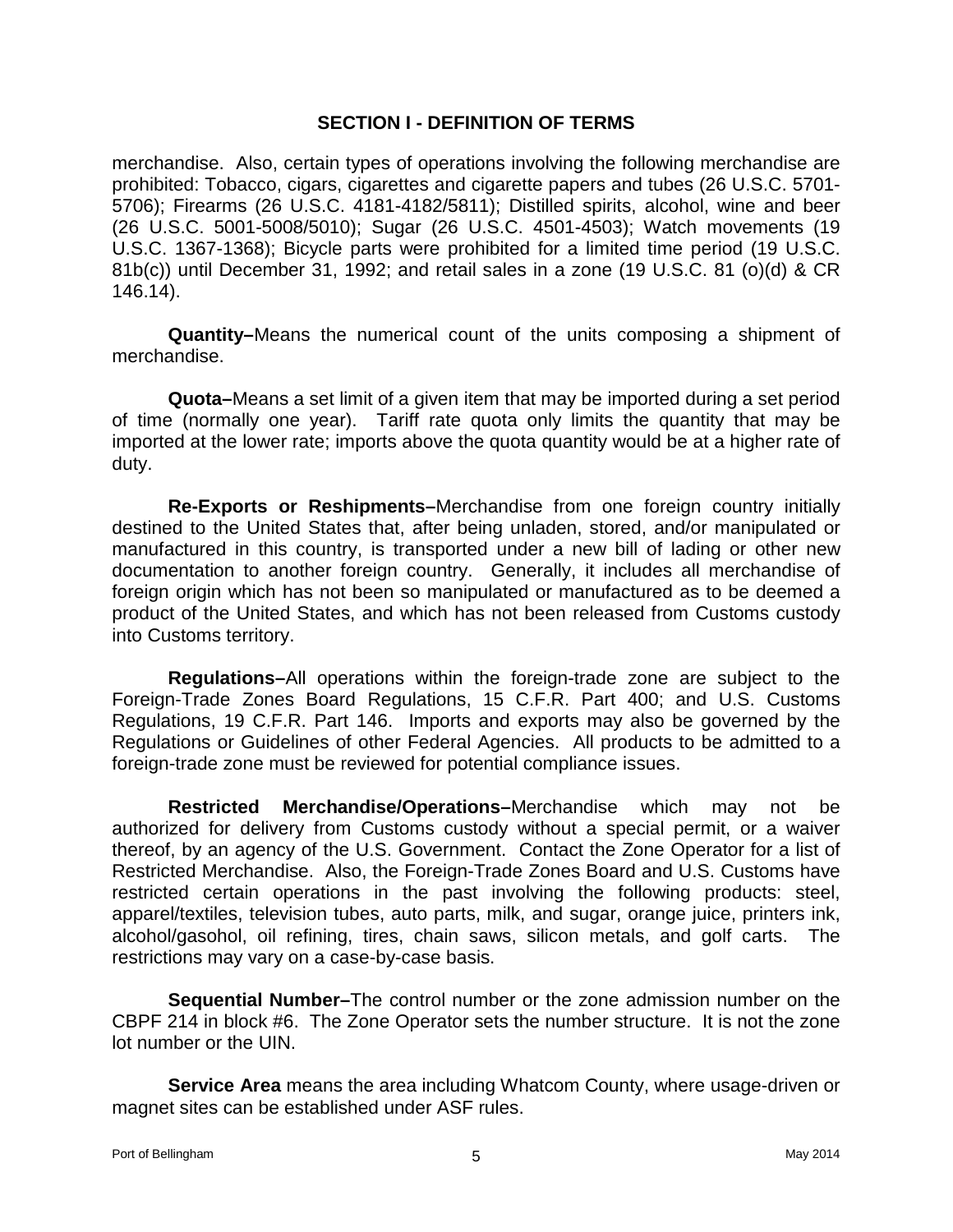## **Status of Merchandise–**

**A. Domestic Merchandise–**Merchandise produced in the U.S., not exported therefrom, and on which all internal revenue taxes, if applicable, have been paid; and, imported merchandise properly released from Customs' custody on which all applicable duties and taxes have been paid. (19 C.F.R. § 146.43).

**B. Nonprivileged Foreign Merchandise–**Foreign merchandise or non-tax-paid domestic merchandise upon which the duty and applicable taxes will be determined at the time the merchandise enters the Customs territory of the United States from the zone for consumption. (19 C.F.R. § 146.42).

**C. Privileged Foreign Merchandise–**Foreign merchandise or non-tax-paid domestic merchandise upon which the duty and applicable taxes have been determined at the time this status is approved. The determined duty rate and taxes are not subject to future fluctuation. However, if merchandise is subject to antidumping or countervailing duties, and therefore placed in Privileged Foreign status, the merchandise will be entered under the HTSUS rate of duty in effect at the time of admission to the zone; however, the estimated AD/CVD rates are those in effect at the time of withdrawal from the zone. Merchandise subject to antidumping or countervailing duties, that must be placed in privileged foreign status pursuant to Section 400.14(e)(2), Foreign-Trade Zones Board Regulations, may be exported duty free except to North American Free Trade Agreement countries. Once established, Privileged Foreign status cannot be changed. If merchandise has already been admitted to a zone with Nonprivileged Foreign status, Privileged Foreign status may be obtained by filing a CBPF 214 and related documents. Application for this status, however, must be filed prior to manipulation or manufacture in the zone. (19 C.F.R. § 146.41).

**D. Zone-Restricted Merchandise–**Merchandise admitted to a zone for the sole purpose of exportation or destruction. Merchandise with Zone-Restricted Status may not enter U.S. Customs territory for consumption except when approved by the Foreign-Trade Zones Board. No manufacturing or processing may occur with merchandise that is in Zone Restricted Status. Drawback may be filed immediately upon merchandise admission. (19 C.F.R. § 146.44).

**Storage–**The keeping of merchandise in or upon the premises within the Foreign-Trade Zone. Covered storage means keeping within a covered and enclosed structure affording weather protection. The term "storage", without other designation, ordinarily implies covered storage.

**Subzone–**A special purpose zone established as part of a zone project for a limited purpose that cannot be accommodated within an existing zone. Foreign merchandise may be admitted to the area without the payment of U.S. Customs duties and taxes or the imposition of U.S. quotas; domestic merchandise is allowed in the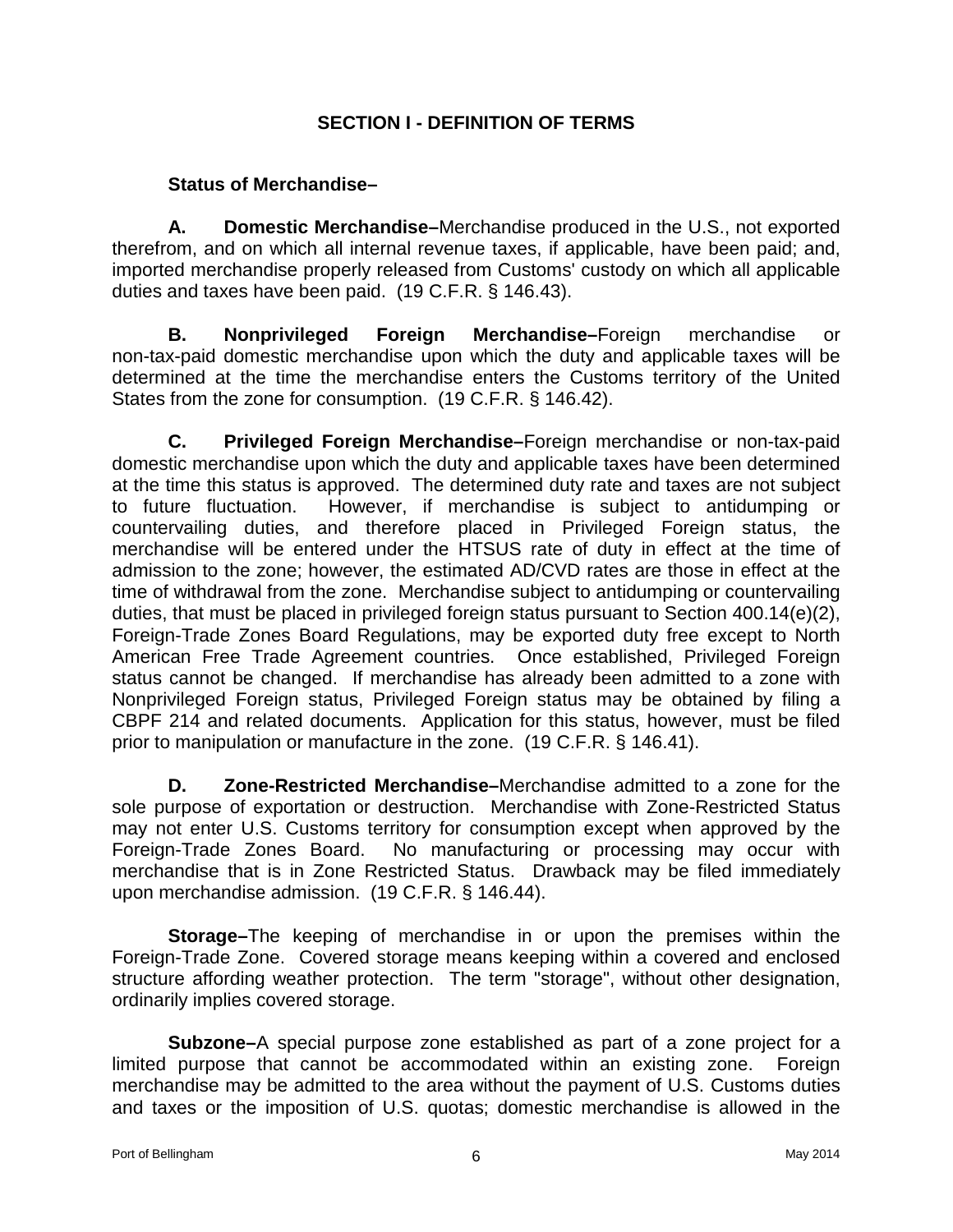area. No U.S. Customs duties, taxes, or quotas apply if the merchandise is exported; U.S. Customs duties, taxes and quotas are applicable if the merchandise is imported into U.S. Customs territory either on the basis of the imported materials or the finished product depending on the zone status designation. For new subzones if a company wishes to have production authority it must request approval of a Production Notification Application which can require four (4) months unless U.S. Customs will support an interim approval.

**Sunset Provision**—Magnet sites have a rolling five (5) year sunset provision during which at least a portion of the magnet site must be activated, while a usagedriven site must demonstrate actual zone activity within three (3) years or lose zone status.

**Temporary Deposit–**Merchandise admitted to a foreign-trade zone under 146.35, C.R. when information or documentation is insufficient in order to complete the CBPF 214. The documentation and time period restraints under this provision are avoided if the Admission Suspense Account procedures in 146.22(c), C.R. are followed. See Section I - Definition of Terms, Admission Suspense Account.

**Transshipment Merchandise–**Foreign merchandise which enters and leaves the United States through the same port, being transferred from one vessel to another directly or by way of a Foreign-Trade Zone or Customs Bonded Warehouse. The term is particularly applied to such merchandise transferred through a Foreign-Trade Zone.

**Unit of Quantity–**Means the customary grouping of a commodity as a unit to indicate the medium or method of measure.

**United States–**The fifty States, the District of Columbia, and Puerto Rico that constitute the Customs territory of the U.S. The term "United States" includes all territories and possessions of the United States, except the Virgin Islands, American Samoa, Wake Island, Midway Islands, Kingman Reef, and the Island of Guam, which are not considered part of U.S. Customs territory.

**Usage-Driven Site** means sites designated to meet a specific operator/user's present need for FTZ designation; usage-driven sites cannot be used by another entity.

**Warehouse–**A covered and enclosed structure, affording weather protection, used primarily for short or long term storage of merchandise, and often containing business offices. In a Foreign-Trade Zone it also is used for manipulation, manufacture, and exhibition of merchandise.

**Weight–**Means the gross weight of the merchandise including all containers, except as noted to the contrary.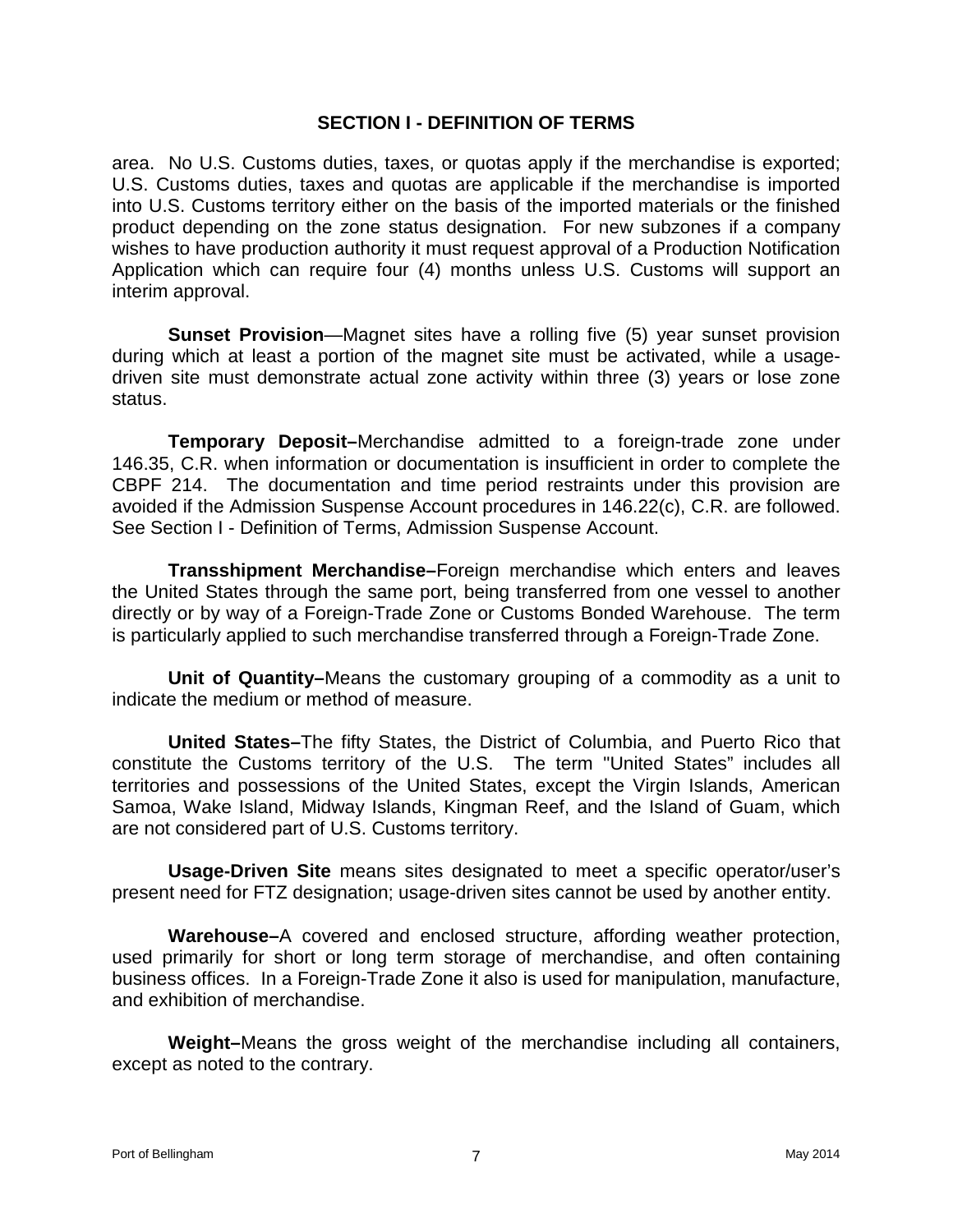**Zone Admission Number–**The control number or sequential number on the CBPF 214 in block #6. The Zone Operator sets the number structure.

**Zone Operator–**The foreign-trade zone may be managed by the Grantee, a firm that oversees one or multiple zone users, or each firm may be its own foreign-trade Zone Operator. For the purposes of this Schedule, the term Zone Operator shall apply to both general-purpose zones and subzones. The zone or subzone may be an organization, corporation, partnership, or person that operates under the terms of an agreement with the Zone Grantee. There may also be multiple Zone Operators operating under the terms of agreement with the Zone Grantee.

**Zone User–**A person or firm using a zone for storage, handling or processing of merchandise. The Zone Operator may authorize a Zone User to maintain its individual inventory control and recordkeeping systems and procedures manual; however, the Zone Operator will remain responsible to Customs and liable under its bond for supervision, defects in, or failures of the systems unless the Zone User posts its own FTZ Operator's Bond and becomes a Zone Operator.

**Zone Year–**Each Zone Operator may choose its own zone year. December 31 is the year-end for Foreign-Trade Zones Board Annual Report purposes.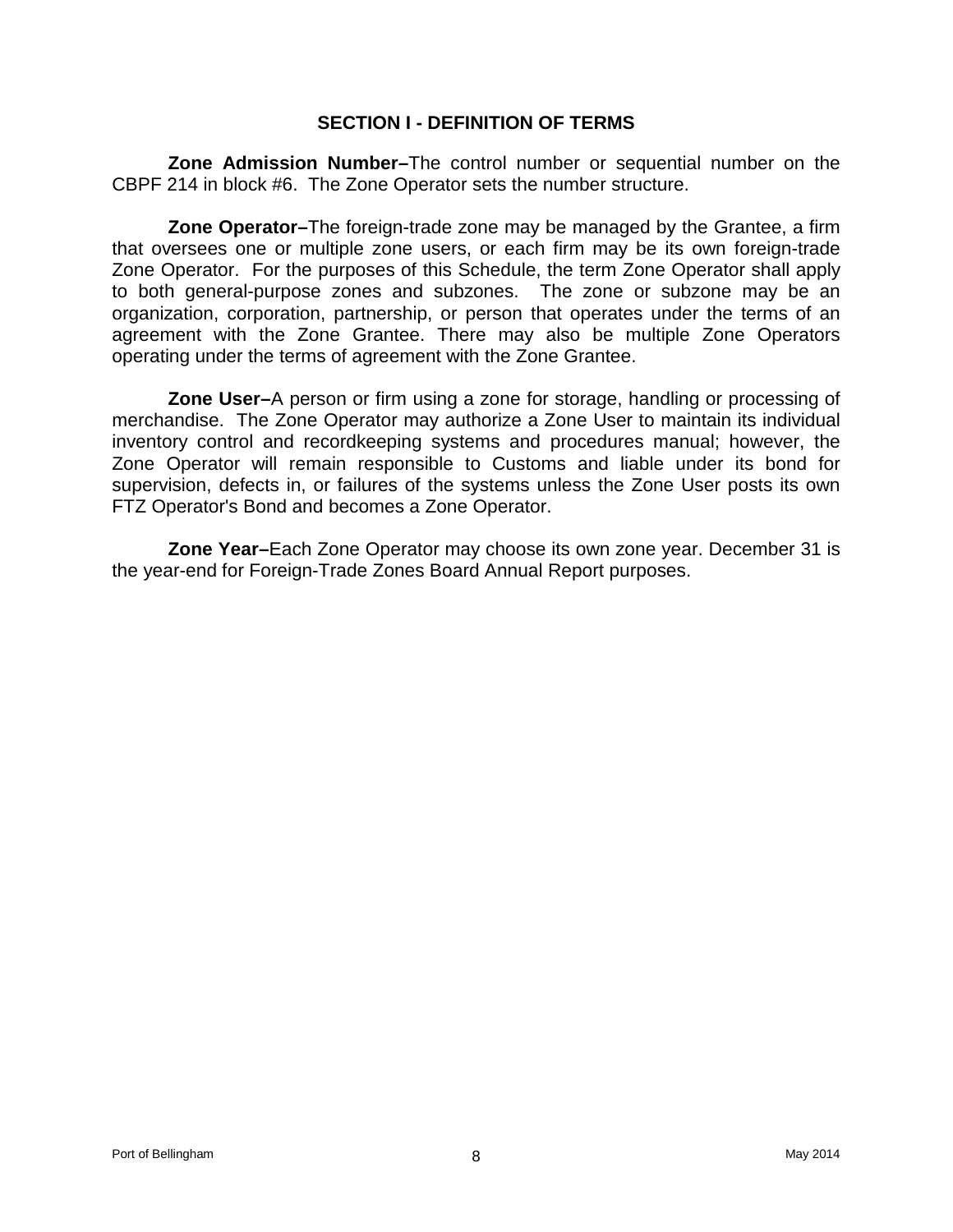## **SECTION II - OVERVIEW OF FOREIGN-TRADE ZONES**

<span id="page-15-0"></span>Foreign-trade zones (zones) are restricted-access sites in or near ports of entry, which are licensed by the Foreign-Trade Zones Board and operated under the supervision of U.S. Customs (see, 19 C.F.R. Part 146). Authority for establishing these facilities is granted to qualified corporations. Applications submitted to the Foreign-Trade Zones Board for grants of authority must show the need for zone services and a workable plan that includes suitable facilities and financing.

Zones are operated under public utility principles. Zone Grantees usually contract with private firms to operate facilities and provide services to zone users. Zones have as their public policy objective the creation and maintenance of employment through the encouragement of operations in the United States that, for Customs reasons, might otherwise have been carried on abroad. The objective is furthered particularly when zones assist exporters and re-exporters, and usually when goods arrive from abroad in an unfinished condition for processing here rather than overseas.

Foreign and domestic merchandise may be moved into zones for operations not otherwise prohibited by law involving storage, exhibition, assembly, manufacture or other processing. The usual formal Customs entry procedure and payment of duties is not required on the foreign merchandise unless and until it enters Customs territory for domestic consumption, in which case the importer ordinarily has a choice of paying duties either on the original foreign material or the finished product. Quota restrictions do not normally apply to foreign goods stored in zones, but the Foreign-Trade Zones Board can limit or deny zone use in specific cases on public interest grounds. Domestic goods moved into a zone for export may be considered exported upon entering the zone for purposes of excise tax rebates and drawback. "Subzones" are a specialpurpose type of ancillary zone authorized by the Foreign-Trade Zones Board, through grantees of public zones, for operations by individual firms that cannot be accommodated within an existing zone when it can be demonstrated that the activity will result in a significant public benefit and is in the public interest. Foreign merchandise and domestic merchandise for export in a zone are exempt from state and local ad valorem taxes. (15 C.F.R. § 400.1(c)).

More detailed information is contained in the Foreign-Trade Zones Act - 19 U.S.C. 81a-u; Foreign-Trade Zones Board Regulations - 15 C.F.R. Part 400; and U.S. Customs Regulations - 19 C.F.R. Part 146.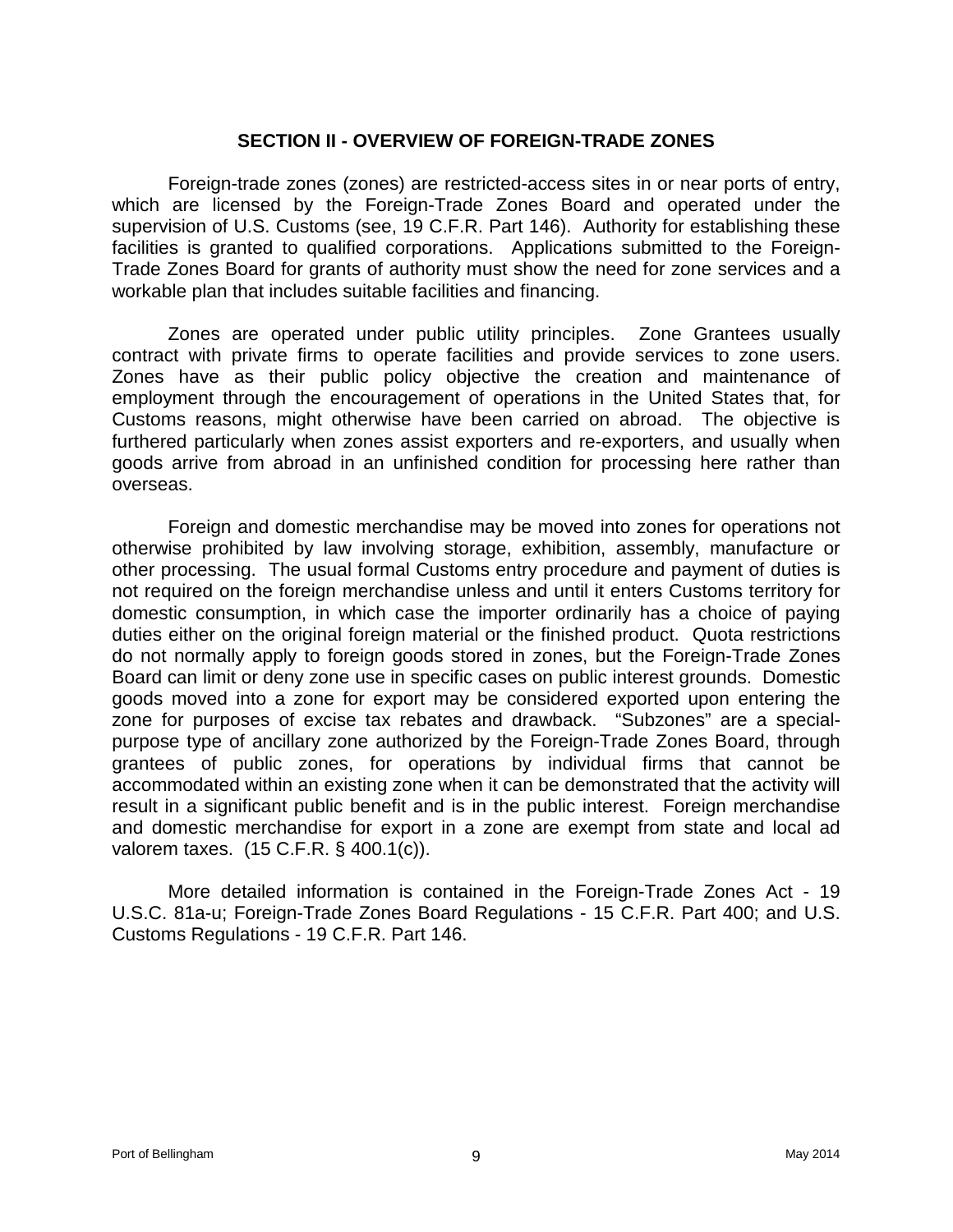## **SECTION III - APPLICATION OF RULES, REGULATIONS AND RATES**

## <span id="page-16-1"></span><span id="page-16-0"></span>**Section III.0 – Application and Interpretation of Foreign-Trade Zone No. 129, Zone Schedule**

The rules, regulations and rates of this Zone Schedule shall apply at Foreign-Trade Zone No. 129, its subzones, magnet sites, usage-driven sites, and annexes unless otherwise provided for. The Zone Grantee/Operator, shall be the sole judge to interpret and determine the applicability of any of the rates, regulations or services provided for in this Zone Schedule. However, any matter involving interpretation or action by U.S. Customs or other agency of the U.S. Government will be determined by the Port Director of Customs, with the concurrence of the Foreign-Trade Zones Board. Where applicable, the Foreign-Trade Zones Board and U.S. Customs Regulations shall prevail should any conflict arise with this schedule.

## <span id="page-16-2"></span>**Section III.1 – Regulations - Foreign-Trade Zones Board**

Foreign-Trade Zone No. 129 is regulated by the Foreign-Trade Zones Board, Washington, D.C., special regulations as defined in the U.S. Code of Federal Regulations, Title 15, Chapter IV, Part 400-Regulations of the Foreign-Trade Zones Board.

## <span id="page-16-3"></span>**Section III.2 – Regulations - U.S. Customs and Border Protection**

Foreign-Trade Zone No. 129 is subject to special U.S. Customs regulations as defined in U.S. Code of Federal Regulations, Title 19, Chapter I, Part 146-Foreign-Trade Zones.

#### **Section III.3 – Public Utility Standards**

Pursuant to Foreign-Trade Zones Board Regulation, the zone must be operated as a public utility. All rates and charges for all services or privileges within the zone shall be fair and reasonable, and the Zone Grantee and Zone Operator(s) shall afford to all who may apply for the use of the zone and its facilities and appurtenances uniform treatment under like conditions, subject to such treaties or commercial conventions as are now in force or may hereafter be made from time to time by the United States with foreign governments regardless of whether a zone participant has processed any zone related product or engaged a particular service provider. (15 C.F.R. § 400.43). The General-Purpose Zone contains buildings available for sale or lease, and open land suitable for construction, to ensure that the reasonable zone needs of the business community are being met. The buildings are equipped to provide storage, manipulation, manufacturing, and other office space for individual companies to act as their own Operator within their own facility. Additionally, there are buildings available, or land available for construction, that would accommodate a third party provider public warehouse building or buildings, making zone services available to those companies who did not wish to lease or purchase their own building, or physically handle their own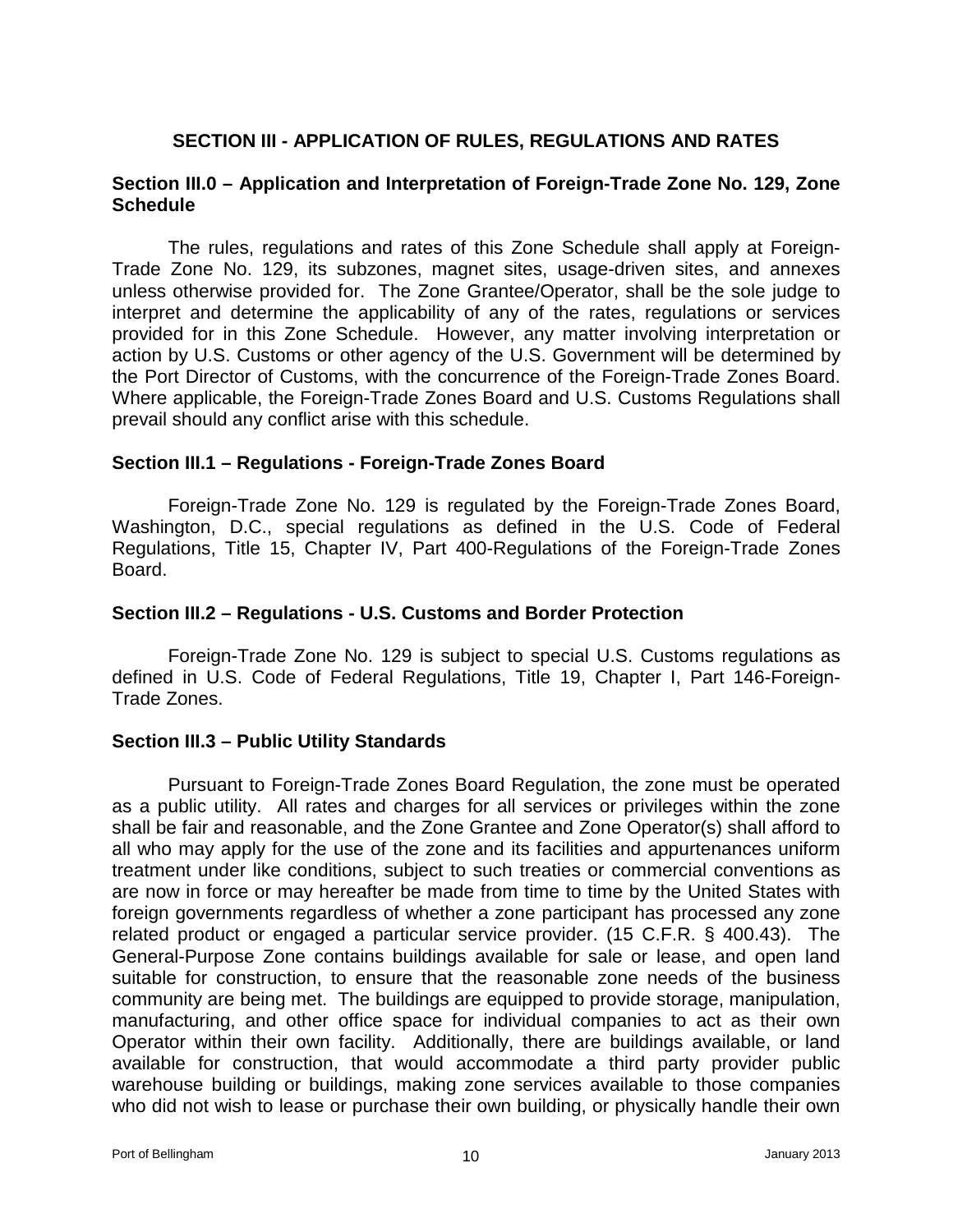## **SECTION III - APPLICATION OF RULES, REGULATIONS AND RATES**

merchandise while within the foreign-trade zone site. In this manner, the Grantee provides the community the opportunity for a wide range of firms to be accommodated under public utility principles.

## <span id="page-17-0"></span>**Section III.4 - Uniform Treatment Standard**

Any company that prepares an application to be filed with the Foreign-Trade Zones Board shall be sponsored by this Grantee organization unless that company is in a business that will harm other domestic companies, includes information in its application that is detrimental to the local community, or is not deemed to be in the general public interest.

## <span id="page-17-1"></span>**Section III.5 – Property Ownership**

The Port of Bellingham may choose whether to seek to renew zone status at its discretion for a property if it is not activated within five (5) years as stated in a March 4, 2009 memorandum from Mr. Andrew McGilvray, Executive Secretary of the Foreign-Trade Zones Board. Zone status is a "privilege," not a "right," which is provided to Grantees only in the Foreign-Trade Zone Act. Property owners are not specifically included, and the Foreign-Trade Zones Board does not have the legal right to grant them the privilege of zone status.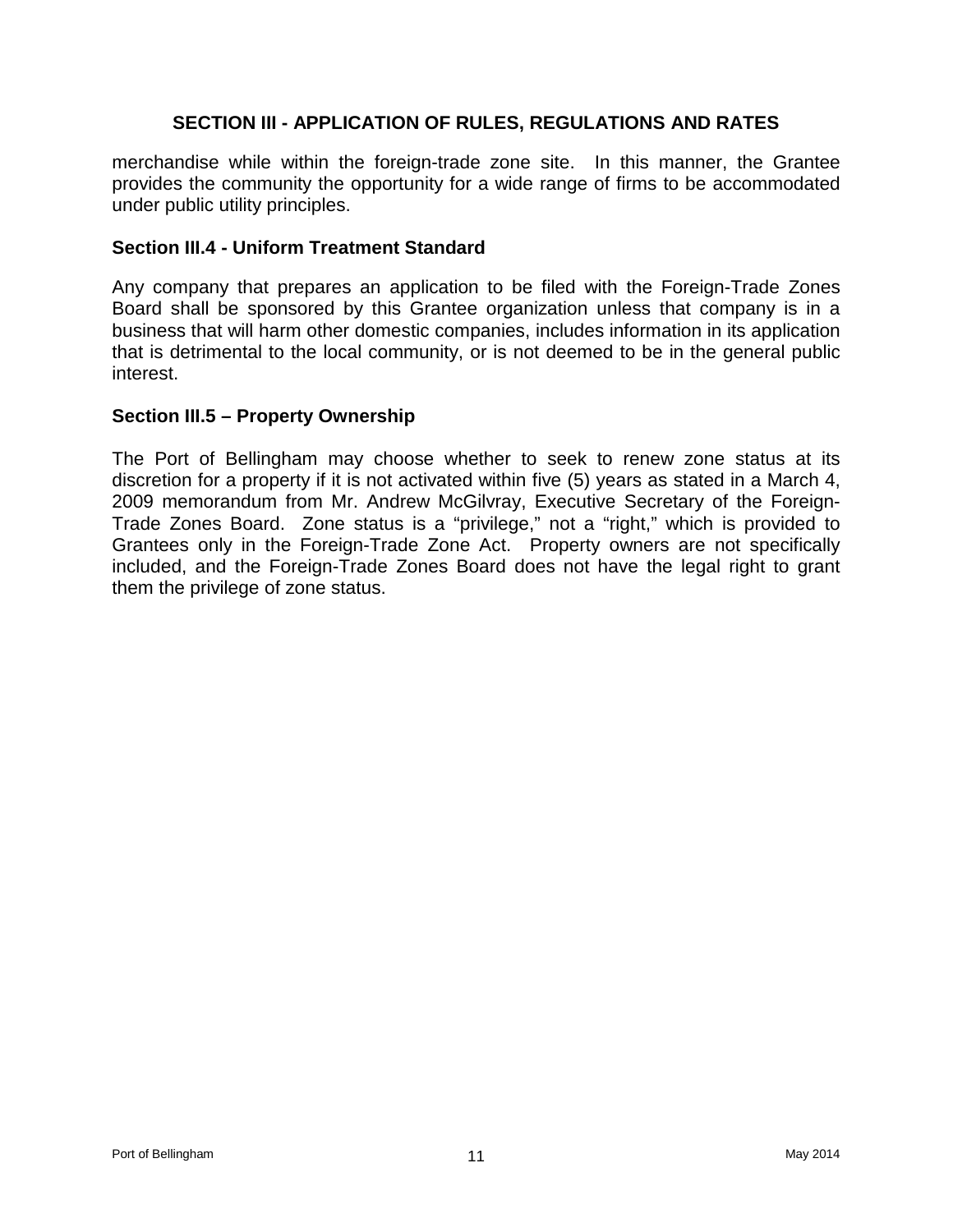## **SECTION IV - SECURITY PROCEDURES**

## <span id="page-18-1"></span><span id="page-18-0"></span>**Section IV.0–Background Investigation**

In order to permit U.S. Customs to complete the activation request, a background investigation on the qualifications, character and experience of key employees and principal officers who will be involved in the operation of the zone must be completed. A list of each individual, including full names, addresses, social security numbers, and dates and places of birth or a completed CBPF 308 must be submitted to U.S. Customs in Blaine, Washington in order for them to perform this investigation. (19 C.F.R. §146.6(c)). U.S. Customs may consult with U.S. Immigration and Customs Enforcement (ICE) to complete the background checks.

## <span id="page-18-2"></span>**Section IV.1–Employees and Persons Entering and Leaving Activated Portion of Zone**

Persons desiring admittance to the zone shall make application to the Zone Operator and shall be bound by the Foreign-Trade Zones Board and U.S. Customs Regulations and the rules of the Zone Operator. All persons having business in the zone will enter and leave at the prescribed pedestrian entrances and be subject to examination as deemed necessary for the protection of the Customs revenue.

## <span id="page-18-3"></span>**Section IV.2–Identification of Employees Within Activated Portion of Zone**

Every employee on duty within the zone and in connection with the operation of the zone shall be required while within the zone to wear appropriate identification badges to be provided by the Zone Operator of the zone or individual Users of the zone. Adequate security will be maintained for unissued badges. All persons having business within the zone, but not possessing appropriate zone-issued badges, passes, or other approval to enter the zone, shall apply for the appropriate approval and entry identification at the Zone Operator's office. A visitor's log will be maintained by the Zone Operator and will contain the date, name, firm, person to be visited, and pass number for each visitor permitted to enter the zone.

## <span id="page-18-4"></span>**Section IV.3–Physical Facilities**

All merchandise stored in the zone will be stored in a safe and sanitary manner. Aisles will be established in storage areas and may be changed from time-to-time. All entrances shall be left unblocked. Trash and waste shall be promptly removed from the zone. All local, state, and federal health laws shall be observed to ensure protection of public safety. (19 C.F.R. § 146.4 (f)).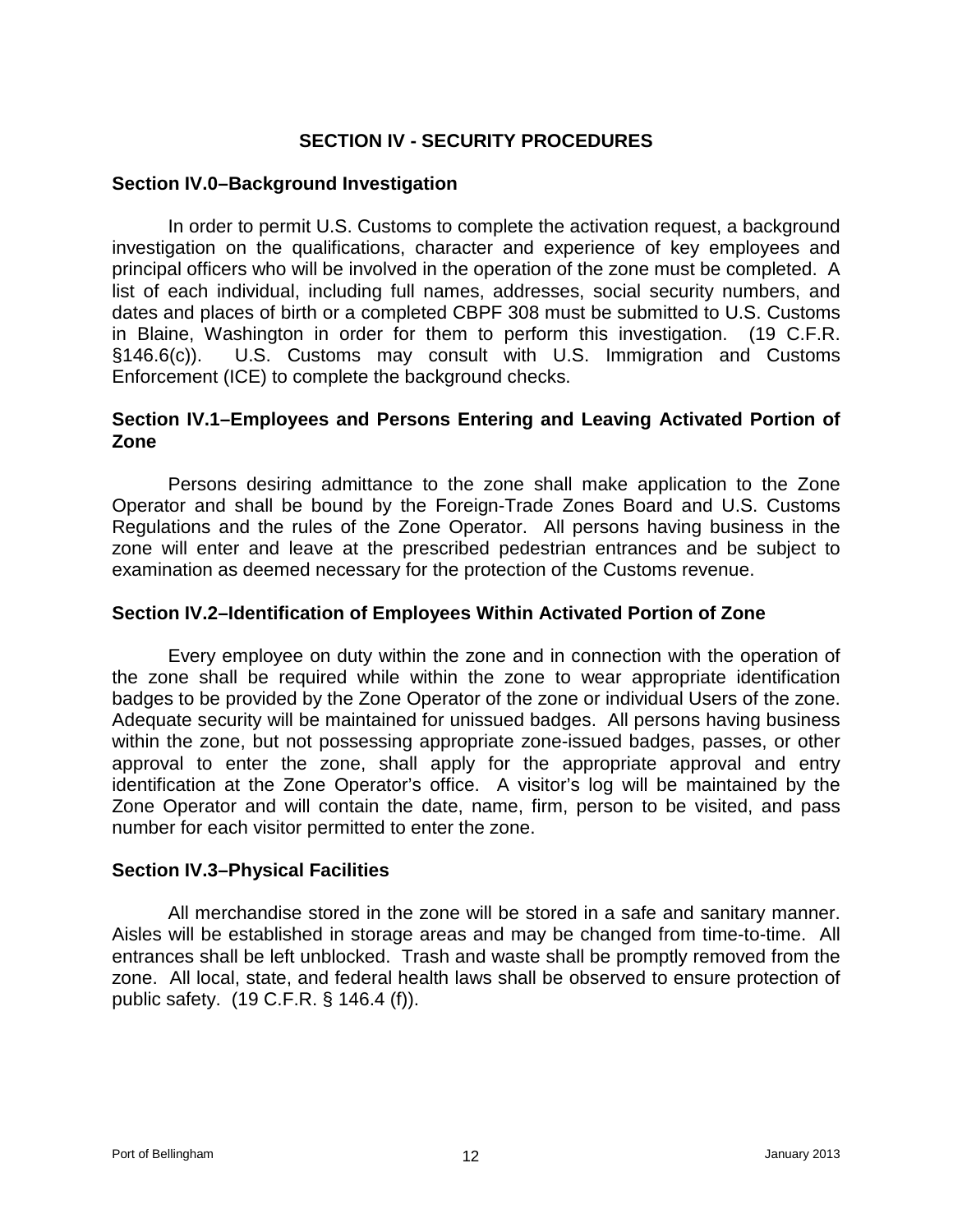## <span id="page-19-1"></span><span id="page-19-0"></span>**Section V.0–Activation**

Pursuant to regulations of the U.S. Customs, all or any portion of the zone approved by the Foreign-Trade Zones Board may be approved by the Zone Grantee and the Port Director of Customs for foreign-trade zone operations and for the admission, handling, and shipment for import or export of merchandise in zone status. All procedures of U.S. Customs shall be followed. (19 C.F.R. § 146.6).

## <span id="page-19-2"></span>**Section V.1–Boundary Modification**

The Zone Grantee may submit to the Foreign-Trade Zones Board an Application to modify the boundary of an existing zone or subzone or to add a new site under the ASF. The procedure is administrative at the Foreign-Trade Zones Board without a *Federal Register* notice. (15 C.F.R. § 400.24(c)). No fee is owed the Foreign-Trade Zones Board.

## <span id="page-19-3"></span>**Section V.2–Construction of Buildings and Facilities Within a Zone**

The Zone Grantee may, with the approval of the Foreign-Trade Zones Board, permit other persons, firms, or corporations to erect buildings and other structures within the zone as will meet their particular requirements. The Foreign-Trade Zones Board statute and regulations contain certain requirements. All security related construction should be in accordance with U.S. Customs requirements and the building activated by U.S. Customs prior to use. As part of the activation process with U.S. Customs in Blaine, a cargo-security survey or site visit will be conducted by U.S. Customs for each company that requests activation approval for its facility. For additional construction in a designated zone site, the Foreign-Trade Zones Board must be notified of all such construction in a general-purpose foreign-trade zone that was not approved in the original Application. Advanced notification is not necessary. Notification will occur with the Annual Report to the Board filed by the Port of Bellingham. If production authority within a general-purpose zone is requested, notification will occur with a Production Notification Application approved by the Foreign-Trade Zones Board. In a foreign-trade subzone, or general-purpose zone operation with production authority, all such construction not approved in the original Application must be approved by an Application to the Foreign-Trade Zones Board in advance of any zone activity. (19 U.S.C. §81m)(15 C.F.R. § 400.13(a)(2)).

## <span id="page-19-4"></span>**Section V.3–Deactivation**

A Zone Operator may file a request with the Customs Port Director to deactivate all or a portion of an existing activated zone or subzone and shall cease to admit merchandise into the zone site in zone status. Final action and disposition of the merchandise must be made with the concurrence of the Customs Port Director.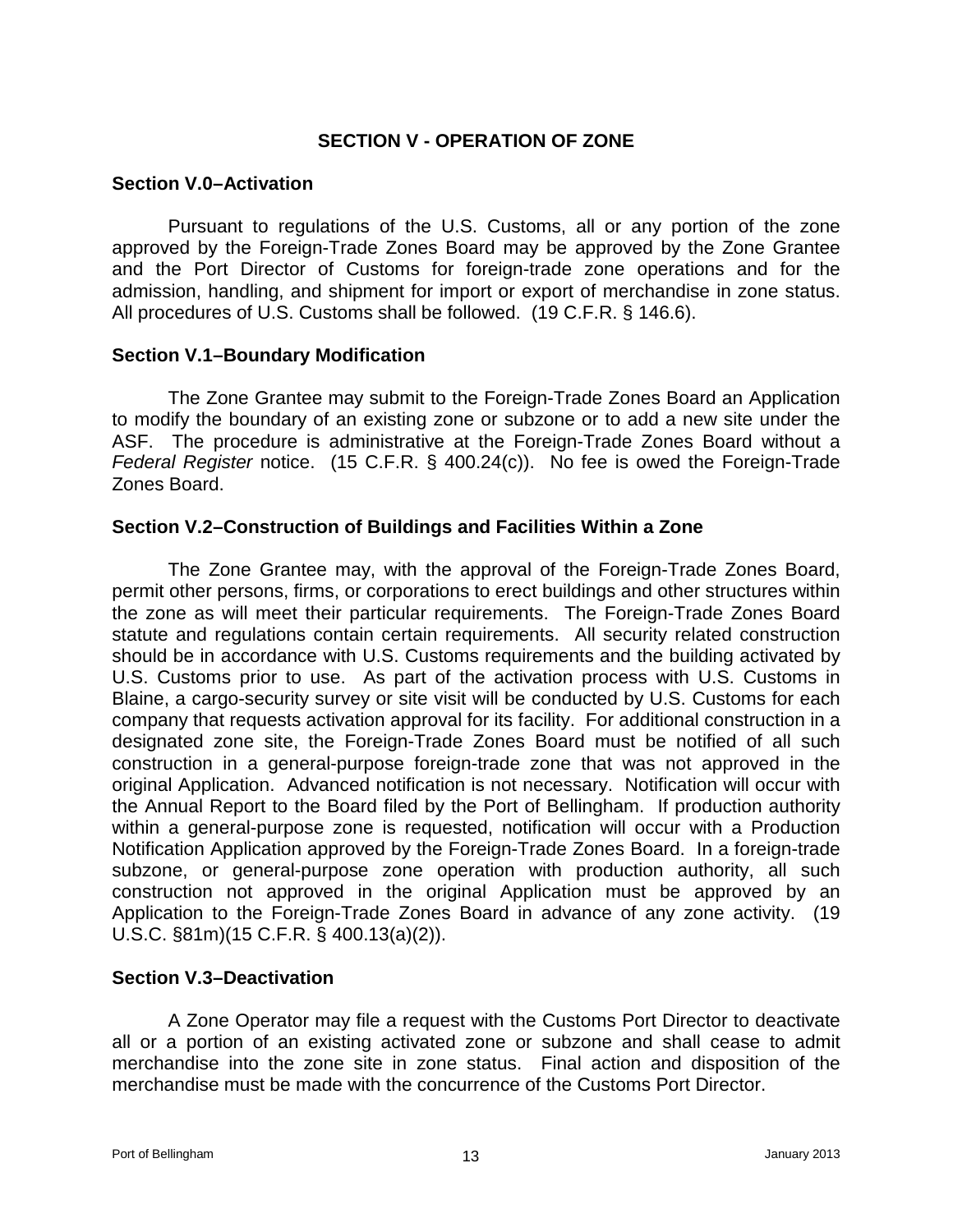#### <span id="page-20-0"></span>**Section V.4–Disposition of Merchandise in a Zone**

In general, merchandise lawfully admitted to a zone may, in accordance with these and other regulations made under the provisions of the Act be sent into Customs territory of the United States, destroyed or exported. (19 C.F.R. § 146.71).

## <span id="page-20-1"></span>**Section V.5–Exclusion from Zone of Goods or Process of Treatment/Grant Restrictions**

When it shall be reported to the Foreign-Trade Zones Board that any goods or process of treatment is detrimental to the public interest, health, or safety, the Foreign-Trade Zones Board shall cause such investigation to be made, as it may deem necessary. No operation or process of treatment will be permitted in the zone that in the judgment of the Foreign-Trade Zones Board or the Zone Operator is detrimental to the public interest, health, or safety. (15 C.F.R. § 400.13). Normally, the Foreign-Trade Zones Board issues a Grant Restriction by means of a Board Order governing such activity. Grant Restrictions are restrictions or conditions placed in a Grant or other approval by the Foreign-Trade Zones Board that may limit the zone status allowed, the kind of operation or the merchandise in a zone, the entry of merchandise into the commerce, the life of the Grant, or the amount of acreage allowed to be activated. See also the definition of Restricted Merchandise/Operations.

#### <span id="page-20-2"></span>**Section V.6–Forms, Procedures and Operations in a Zone**

The merchandise and operations permitted in a zone, the disposition of merchandise in a zone, the zone status of the merchandise and special provisions applicable to each status, compliance with requirements of other Federal Agencies, the subsequent importation of merchandise, the exportation of merchandise from a zone, and other operations in a zone authorized by the Act are all controlled by U.S. Customs Forms or forms of other Federal Agencies.

#### <span id="page-20-3"></span>**Section V.7–Grant Sale/Conveyance, Transfer, Assignment, Etc.**

The Foreign-Trade Zone Grant of Authority may not be sold, conveyed, transferred, set over, or assigned (FTZ Act, Section 17; 19 U.S.C. 81q). (15 C.F.R. § 400.13(a)(7)). Application may be made to the Foreign-Trade Zones Board to reissue a Grant under certain conditions.

#### <span id="page-20-4"></span>**Section V.8–Hours of Business and Service**

The Zone Operator shall prescribe hours of business and service, for U.S. Customs purposes.

#### <span id="page-20-5"></span>**Section V.9–Independent Contractor Status**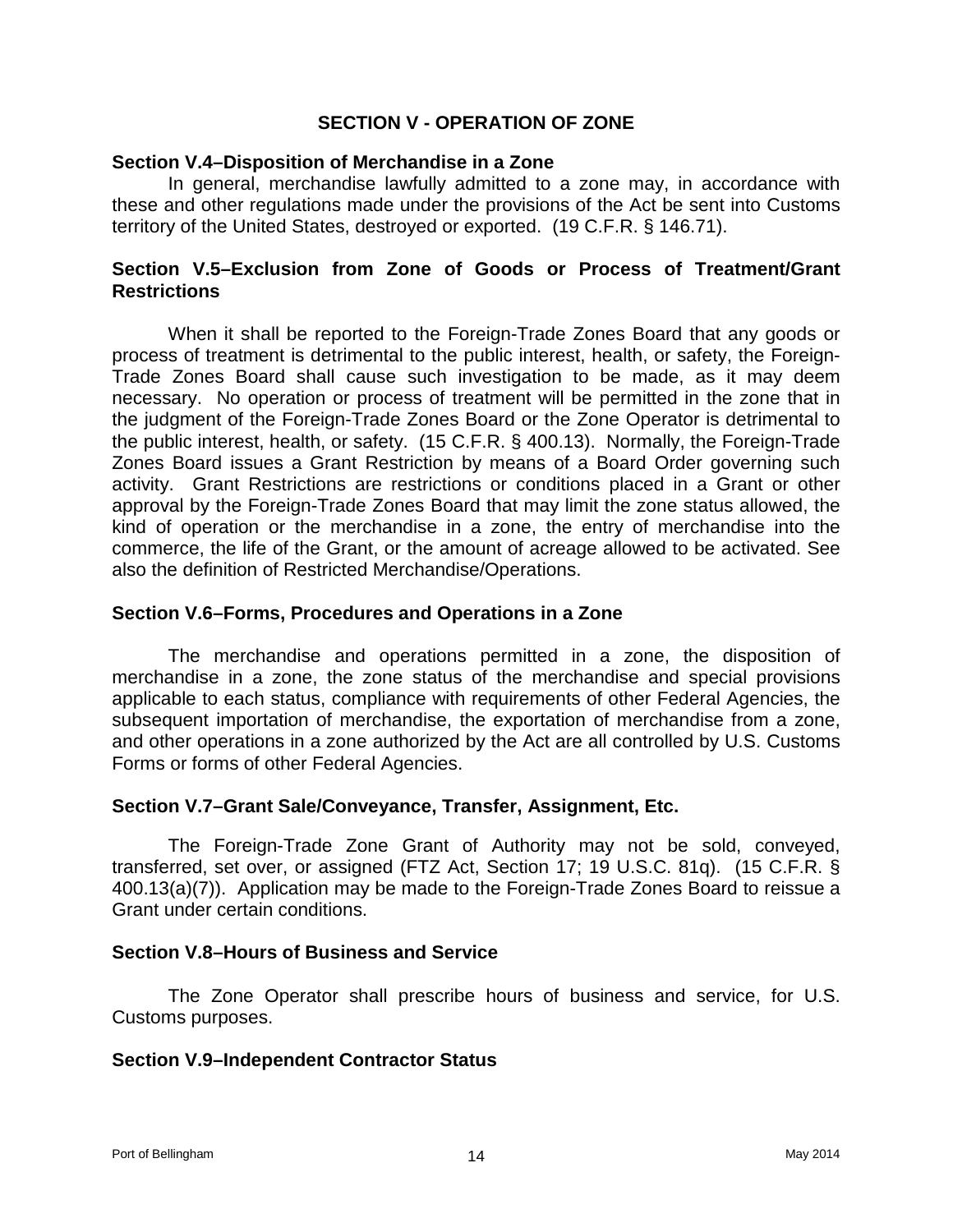Zone Grantee, Zone Administrator, Zone Operator, and any future Zone User are not and shall not be considered as joint venturers, partners, or agents of each other, and none shall have the power to bind or obligate the other except as set forth in any written agreements. Zone Grantee, Zone Operator, and any future Zone User agree not to represent to anyone that they are agents of one another or have any authority to act on behalf of one another except as set forth in any written agreements.

## <span id="page-21-0"></span>**Section V.10–Lapse/Sunset Provision**

The grant of authority for every general-purpose zone or subzone may lapse if it is not activated and in operation within five years of the initial Foreign-Trade Zones Board Order issued after November 7, 1991. Detailed provisions apply. If a portion of any zone site is not activated within five (5) years of the establishment of the zone site, Grantee has the right to transfer zone status to another parcel of land adjacent to the Customs Port of Entry. Contact the Zone Grantee for a complete explanation. (15 C.F.R. § 400.13(a)(4)). All zone operators in general-purpose zone sites are subject to sunset provisions. A usage-driven site operator must demonstrate zone activity within three (3) years or lose zone status. If an operator is located in a magnet site, the operator or another operator in the magnet site must activate a portion of the magnet site within five (5) years. Failure to meet the sunset provisions will result in automatic deletion of zone status. The Port of Bellingham as Grantee will not be held liable for any difficulties this may create for an operator.

## <span id="page-21-1"></span>**Section V.11–Manipulation, Manufacture, Exhibition of Merchandise**

In general, merchandise lawfully brought into a zone may, in accordance with these and other regulations made under the provisions of the Act, be stored, sold, exhibited, broken up, repacked, assembled, distributed, sorted, graded, cleaned, mixed with foreign and domestic merchandise, or otherwise manipulated or be manufactured.

(a) Permission for any manipulation, manufacture, destruction, or exhibition in a zone shall be obtained from the Port Director of Customs subject to such application and procedure prescribed by the Secretary of the Treasury for the protection of the revenue by means of a CBPF 216.

(b) For production (manufacturing/processing), a second request must be made in advance to the Foreign-Trade Zones Board for production operations. The Foreign-Trade Zones Board defines production as any change in HTS classification. The Foreign-Trade Zones Board must approve all production operations. This includes certain "kitting" operations where there may be a change in HTSUS classification. Any new production operation beyond the scope approved in the Grant of Authority must be authorized by the Foreign-Trade Zones Board. See generally 15 C.F.R. 400.14(a). The Foreign-Trade Zones Board must be notified if sourcing changes occur with an approved production activity involving new foreign materials subject to quotas or inverted duty benefits. (15 C.F.R. §400.14(a)). In a general-purpose zone, expedited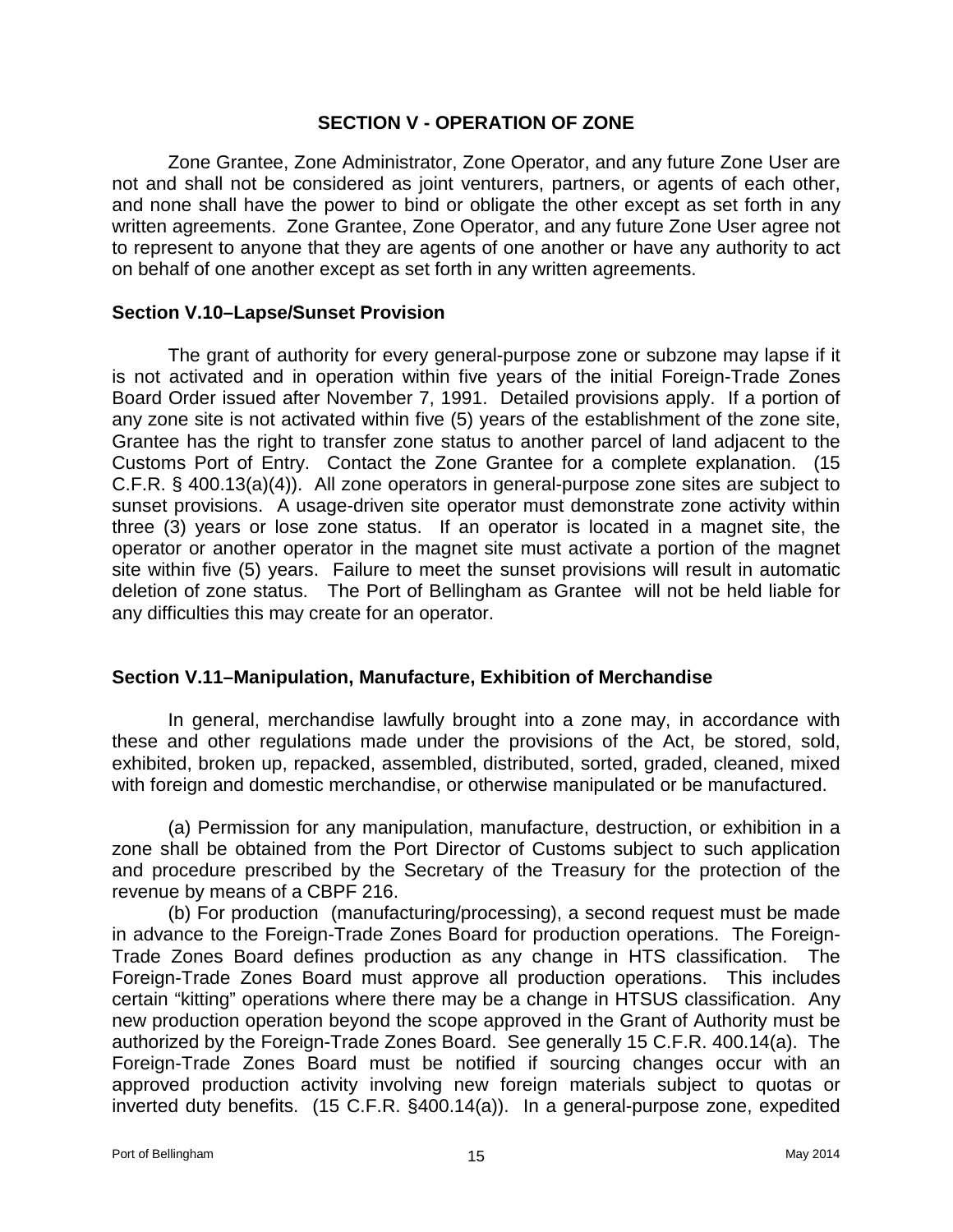action under fast-track procedure can be secured for previously approved manufacturing activity. (15 C.F.R. §400.32(b)(1)). In existing general-purpose zone sites and subzones, temporary or interim manufacturing authority may be secured in seventy-five (75) to ninety (90) days if the manufacturing activity is similar to previously approved manufacturing activity in previous applications to the Foreign-Trade Zones Board in the last five (5) years.

(c) In the event of the denial of any application by the Port Director for any reason, the applicant, the Zone Grantee, Zone Administrator, or the Zone Operator of the zone may appeal the adverse ruling. If any revenue protection considerations are involved in such an application, the Foreign-Trade Zones Board shall be guided by the determinations of the Secretary of the Treasury.

## <span id="page-22-0"></span>**Section V.12–Merchandise Permitted in a Zone**

Foreign and domestic merchandise of every description, except such as is prohibited by law, may without being subject to Customs laws of the United States, except as otherwise provided in the Foreign Trade Zones Act and the regulations made thereunder, be admitted into a zone.

(a) Merchandise that is specifically and absolutely prohibited by law shall not be admitted into a zone. Any merchandise so prohibited by law that is found within a zone shall be disposed of in the manner provided for in the laws and regulations applicable to such merchandise. A distinction is made between (1) merchandise which is specifically and absolutely prohibited by law on the grounds of policy or morals, such as immoral or subversive literature, obscene articles, or lottery matter, and (2) merchandise which is subject to conditional prohibition only, for example, articles which are subject to permits or licenses for the protection of economic or national security or which may be reconditioned to bring them into compliance with the laws administered by various Federal agencies. Port Directors of Customs are required to exclude the first class of articles and may not permit them to be admitted to a zone if they are aware of their prohibited status, except that the Port Director may permit the temporary deposit of any such merchandise in the zone pending final determination of its status. The transfer of articles of the second class to a zone is subject to any requirements of the Federal agency concerned. See 19 C.F.R. § 146.31(a) and (b).

There is no prohibition against placing over-quota merchandise in a zone pending its right to transfer to Customs territory pursuant to the applicable quota provisions.

(b) The application for the admission of merchandise into a zone shall be approved or disapproved by the Port Director of Customs as the representative of the Foreign-Trade Zones Board on a CBPF 214.

(c) For definitions of Prohibited and Restricted Merchandise, see Section I.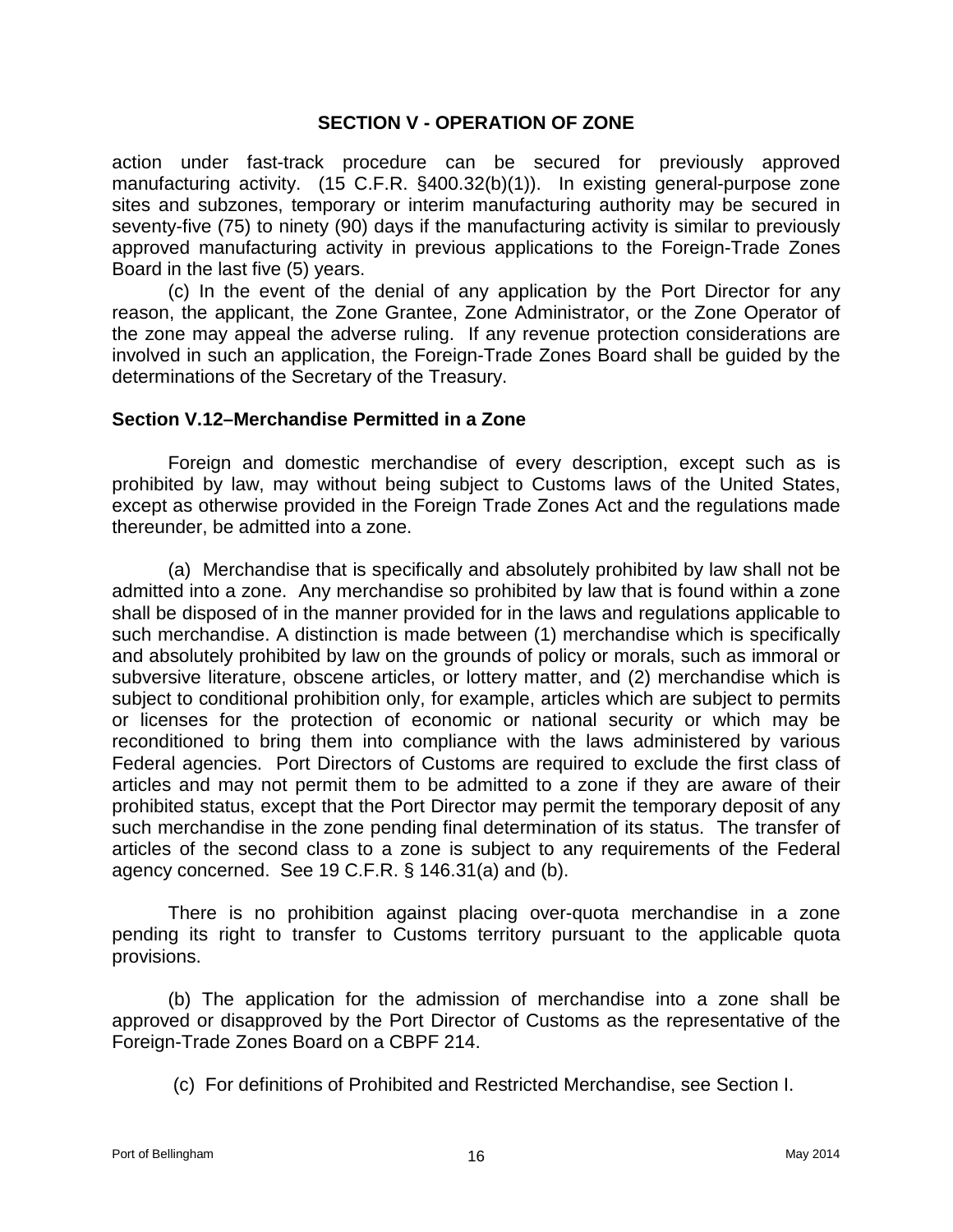#### <span id="page-23-0"></span>**Section V.13–Retail Trade Within Zone**

No retail trade shall be conducted within a zone except under permits issued by the Foreign-Trade Zones Board. Duty paid and domestic merchandise may be sold in a foreign-trade zone under certain circumstances. Contact the Zone Grantee or Zone Administrator for more detailed information.

#### <span id="page-23-1"></span>**Section V.14–Scope of Authority**

Foreign-Trade Zone No. 129 is authorized by Foreign-Trade Zone Board Order Nos. 608 to undertake the activities set out therein. The Foreign-Trade Zones Board must authorize all production activity that results in a change in the imported material's Harmonized Tariff Schedule of the United States classification. This includes "kitting" operations where finished products are packaged together for sale. Any change in imported materials and finished products for such activity must also be authorized to only undertake those activities approved by the Foreign-Trade Zones Board. Zone Operator/User shall promptly notify the Zone Grantee of any activity requiring Foreign-Trade Zones Board notice and authorization.

## <span id="page-23-2"></span>**Section V.15–Sponsor of New Zone or Subzone**

The Zone Grantee may in its sole discretion decide to sponsor a new zone or subzone project and its Application to the Foreign-Trade Zones Board. In order to make its determination, the interested party must submit, in letter form to the Grantee, sufficient data in summary form as required in an Application to the Foreign-Trade Zones Board. (15 C.F.R. § 400.14(a), 400.22, 400.25, 400.37). If the Zone Grantee decides to sponsor the proposed project, the Application must be prepared at the cost of the applicant.

## <span id="page-23-3"></span>**Section V.16–Status of Merchandise in a Zone**

For the purposes of the Act and the regulations relating to this Section, all merchandise within a zone, except merchandise in transit through a zone as provided in U.S. Customs Regulations, and except merchandise temporarily transferred to a zone for manipulation under Customs supervision pursuant to Section 562, Tariff Act of 1930, as amended, shall be given a zone status on a CBPF 214 document. Any changes to the zone status must be made on a CBPF 214 and approved by the U.S. Customs. For definitions see Section I.

## <span id="page-23-4"></span>**Section V.17–Subsequent Importation of Zone Merchandise**

Articles produced in a zone and exported from there shall, on subsequent importation into the Customs territory of the United States, be subject to the import laws applicable to like articles produced in a foreign country, except that articles produced or manufactured in a zone exclusively with the use of domestic merchandise, the identity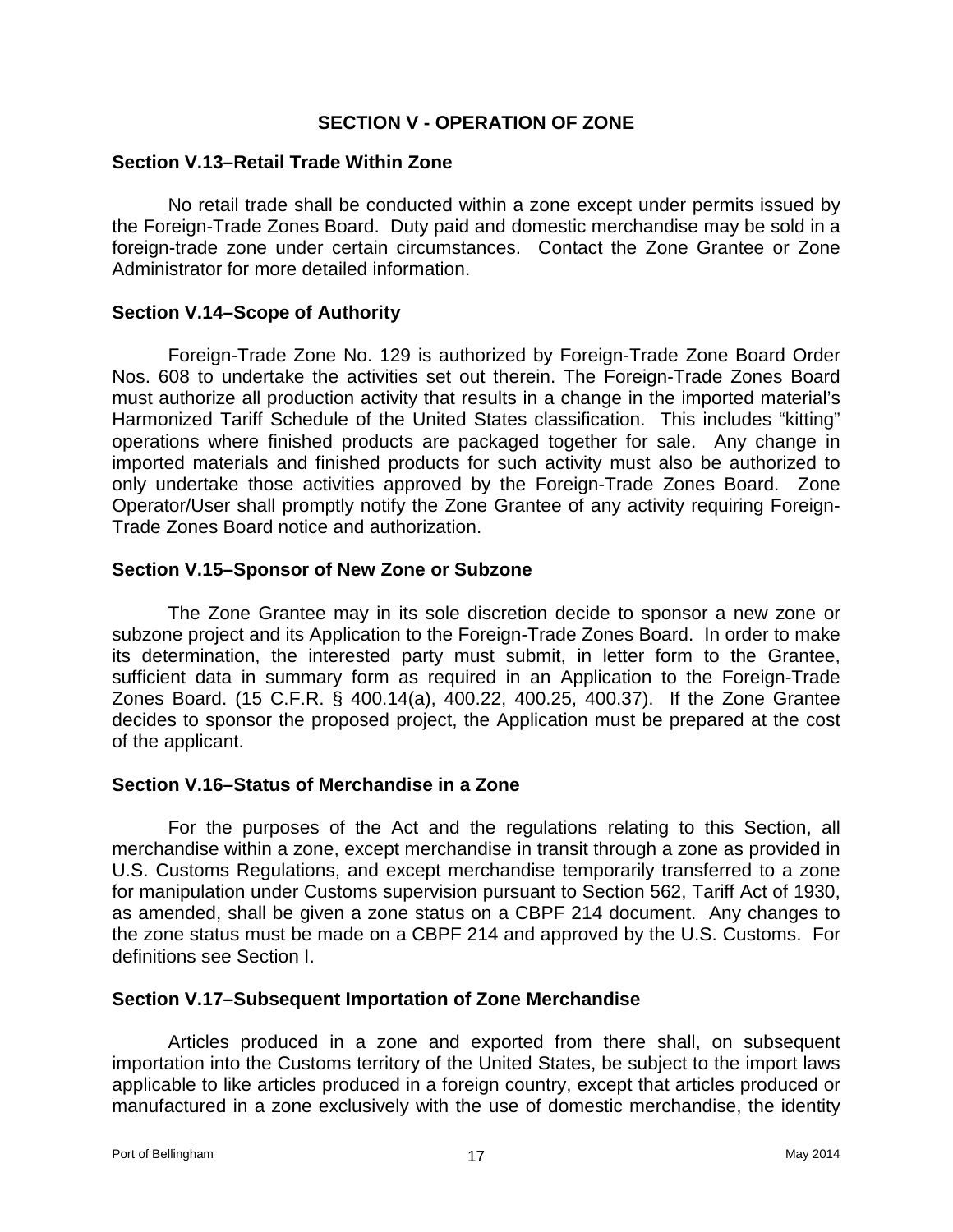of which has been maintained in accordance with the Second Proviso of Section 3 of the Act, as amended, may, on such importation, be entered as American goods returned. (19 C.F.R. § 146.67(e)). Contact the Zone Grantee for more detailed information on this topic.

#### <span id="page-24-0"></span>**Section V.18–Termination-Accrued Obligations/Survival**

All Zone Operator/Users will specifically acknowledge and agree that, upon termination or expiration of tenancy in the foreign-trade zone for any reason whatsoever, Zone Operator/User shall not be released or relieved from fulfilling any and all of its obligations or duties which arose or accrued during the term of its zone usage, and Zone Operator/Users will specifically represent and warrant to Zone Grantee and Zone Administrator that upon termination or expiration of its zone usage for any reason whatsoever, Zone Operator/User shall completely perform and fulfill any and all of its obligations or duties which arose or accrued during the term of its zone use including the immediate preparation and filing of all necessary reports with the Grantee and the U.S. Customs. Specifically, the Zone Operator/User's indemnity obligations, bond obligations, and record and record retention obligations shall survive the termination or expiration of any Agreement and/or zone activity for any such reason. Zone Grantee may require the tender of all such records for safekeeping.

## <span id="page-24-1"></span>**Section V.19–Termination-Bankruptcy**

The Foreign-Trade Zone activity or any rights hereunder shall not be subject to involuntary assignment, transfer or sale or to assignment, transfer or sale by operation of law in any manner whatsoever, and any such attempted involuntary assignment, transfer or sale shall be void and of no effect. Without limiting the generality of the foregoing, Zone Operator/User agrees that in the event any proceedings under the Bankruptcy Act or any amendment thereto be commenced by or against Zone Operator/User, and, if against Zone Operator/User, said proceedings shall not be dismissed before either an adjudication in bankruptcy or the confirmation of a composition, arrangement or plan of reorganization, or in the event Zone Operator/User be adjudged insolvent or make an assignment for the benefit of its creditors, or if a writ of attachment or execution be levied against any real or personal property owned or leased by Zone Operator/User within the Zone and be not released or satisfied within 15 days thereafter, or if a receiver be appointed in any proceedings or action to which Zone Operator/User is a party with authority to take possession or control of the business conducted thereon by Zone Operator/User and such receiver be not discharged within a period of 15 days after his appointment, any such event or any involuntary assignment may constitute a termination by the Zone Grantee of the use of the Zone without notice or any other action and also shall terminate all rights hereunder at the discretion of the Grantee organization.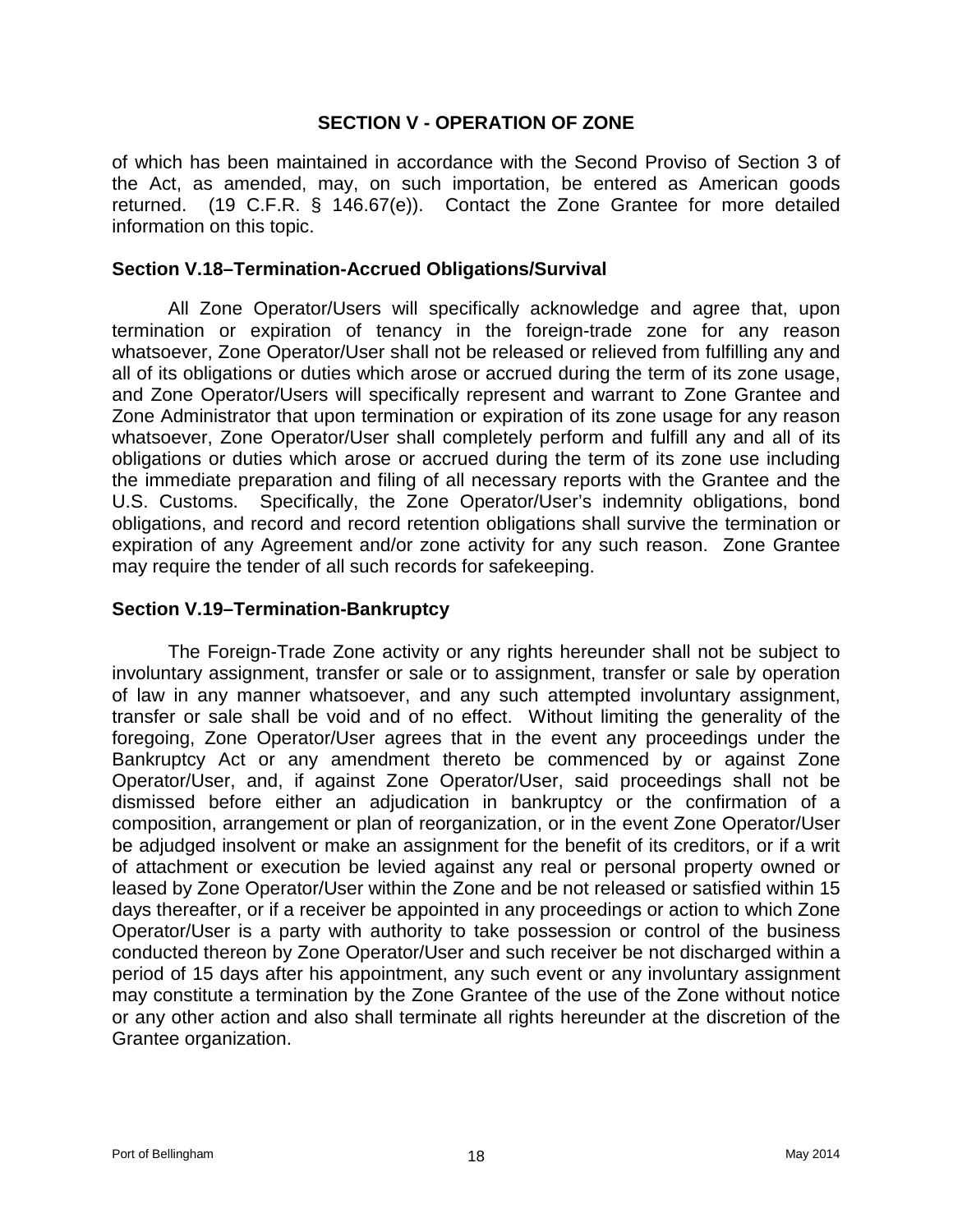#### <span id="page-25-0"></span>**Section V.20–Termination-Conviction/Abandonment**

Foreign-Trade Zone usage may be terminated if Zone Operator/User shall be convicted under any law of a felony as defined by such law; if the Foreign-Trade Zones Board or U.S. Customs should suspend or terminate Zone Operator/User or the activated status of the zone; or if the Zone Operator/User shall voluntarily abandon, desert, or vacate the premises or discontinue its operations. Zone Operator/User shall immediately provide all records and reports for Zone Grantee, the Foreign-Trade Zones Board, and the U.S. Customs.

#### <span id="page-25-1"></span>**Section V.21–Use of Zone by Carriers**

The loading or unloading areas of a zone are intended primarily for the use of vehicles unloading merchandise into the zone or loading merchandise from the zone, and their use for other purposes may be terminated by the Secretary of the Treasury if found to endanger the revenue, or by the Foreign-Trade Zones Board, Zone Grantee, or Zone Administrator if found to interfere with the primary uses of the zone.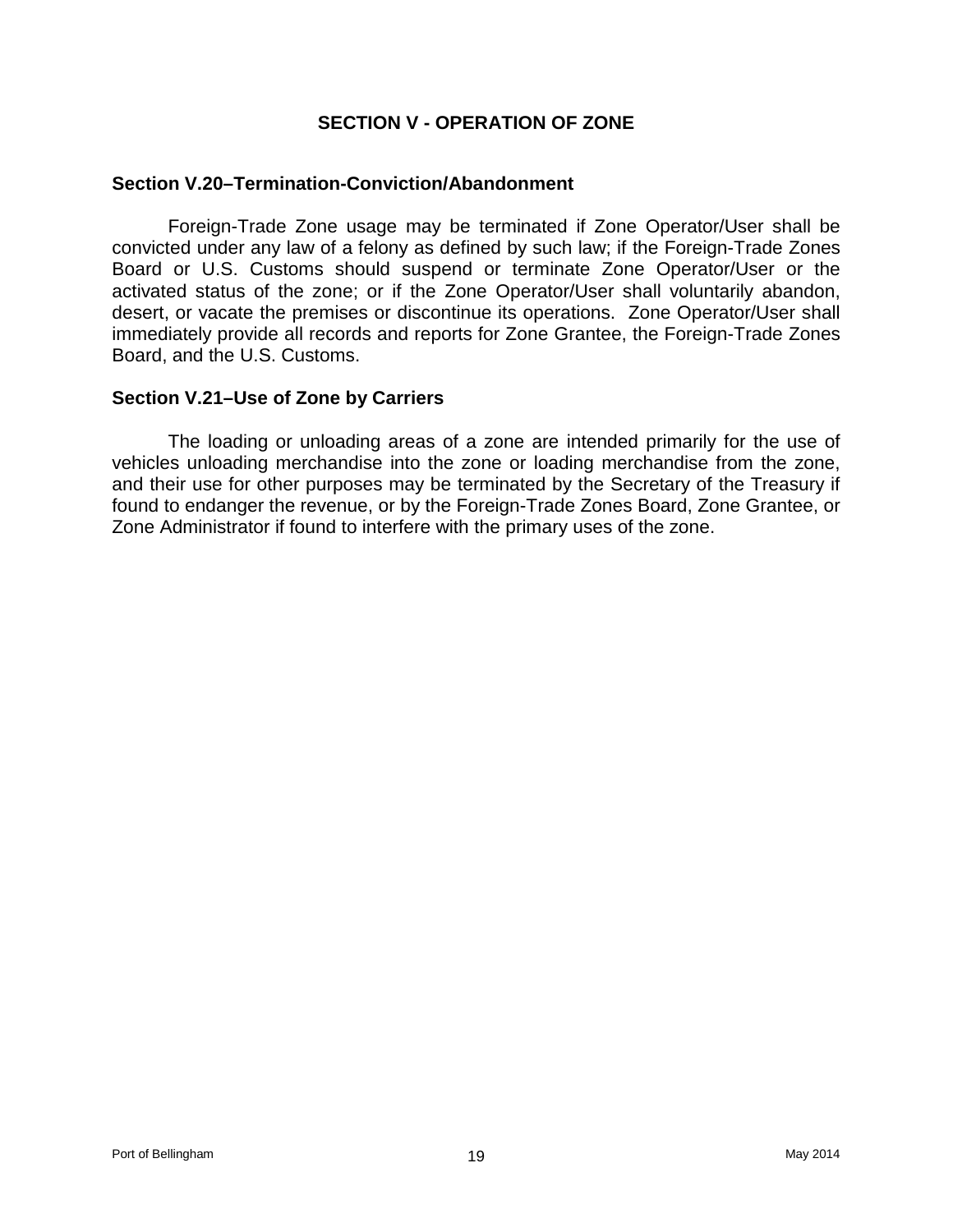## **SECTION VI - GENERAL RULES AND REGULATIONS**

## <span id="page-26-1"></span><span id="page-26-0"></span>**Section VI.0–Agreements**

All firms using the services of a Foreign-Trade Zone Operator must enter into an operating agreement with the Operator. All Foreign-Trade Zone or Subzone Operators must enter into an agreement with the Zone Grantee. If there is a conflict between the operating agreement and this Schedule, the agreement will prevail. Copies of the agreements are available from the Zone Grantee/Operator(s).

## <span id="page-26-2"></span>**Section VI.1–Charges**

- **A. Government Agencies--**Charges made by government agencies are not included in this Zone Schedule and should be arranged by the Zone User or his agent with the government agency concerned.
- **B. When Payable**--Zone charges are due and payable as they accrue.

## <span id="page-26-3"></span>**Section VI.2–Communication, Audits, Inspections and Requests for Information**

Zone Operator/User shall inform Zone Grantee and Zone Administrator of any written or oral communication with the U.S. Customs, the Foreign-Trade Zones Board, and any other Federal Agency that involves the merchandise held in the zone with respect to zone activity. Zone Grantee must make all written submissions to the Foreign-Trade Zones Board with respect to Foreign-Trade Zone activity. The Zone Operator/User shall promptly notify Zone Grantee and Zone Administrator of any oral or written request for information, inspection, spot check, or audit of any kind from U.S. Customs or the Foreign-Trade Zones Board or other reports requested by any government agency and of any audit or investigation commenced by any government agency which directly concerns zone operations, and shall accompany such notification with copies of all letters, requests, reports and investigative documentation to Zone Grantee.

#### <span id="page-26-4"></span>**Section VI.3–Confidential Relationship**

All foreign-trade zone documentation contains confidential business information that may not be copied or disclosed without the express written permission of the particular party in interest. All information shall be kept confidential except that which is required to be made public by the Foreign-Trade Zones Board or U.S. Customs. The Zone Operator is specifically required by 19 C.F.R. 146.4(d)(3) to maintain all transaction records confidential. This document contains trade secrets and commercial and financial information relating to the confidential business of private parties. The Trade Secrets Act (18 U.S.C. 1905) provides penalties for disclosure of such information.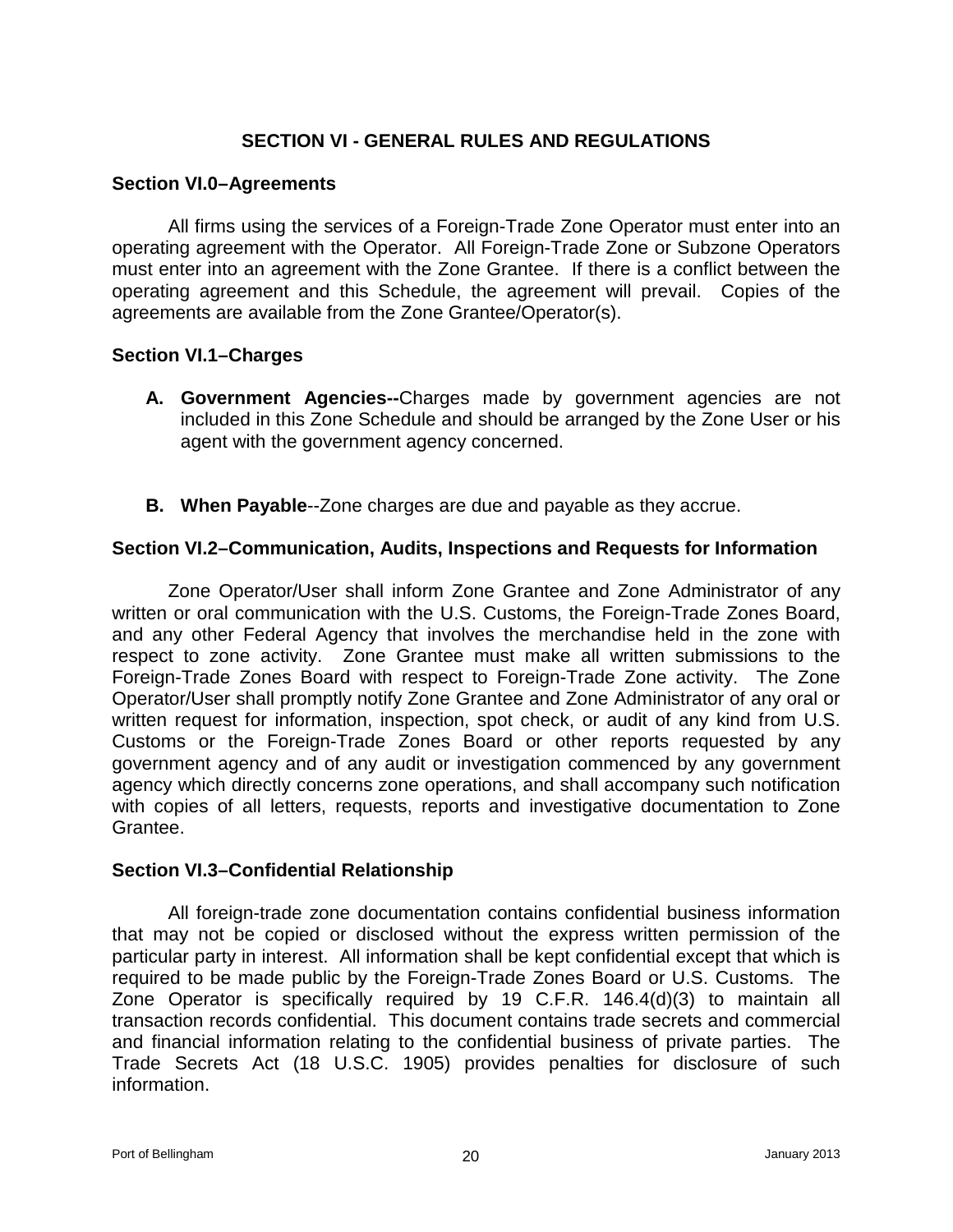## **SECTION VI - GENERAL RULES AND REGULATIONS**

## <span id="page-27-0"></span>**Section VI.4–Foreign-Trade Zone Usage**

Where applicable, Zone Operator agrees to place the following language in all lease/purchase agreements involving its referenced zone property:

The Premises are within Foreign-Trade Zone No. 129. If a purchaser, lessee, or tenant wishes to utilize the foreign-trade zone, it must enter into an appropriate Agreement with the Foreign-Trade Zone Grantee or Zone Operator as appropriate.

## <span id="page-27-1"></span>**Section VI. 5–Government Agencies**

Zone Operator/User must comply with all lawful regulations of U.S. or Washington government agencies. Besides the U.S. Customs, many U.S. agencies have specific laws that apply to the import and export of merchandise. The Zone Operator/User and its Customs Broker, if applicable, are responsible for assuring compliance. See also Regulations definition in Section I.

## **Section VI.6–Governmental Licenses**

Zone Operators/Users are responsible to obtain, maintain, and keep current any and all licenses, permits, certificates or other authorizations required by any Federal, State, or local government that are or may be necessary in the conduct of business in or from the zone.

#### <span id="page-27-2"></span>**Section VI.7–Insurance**

All Zone Operators/Users shall secure and maintain throughout the term of their insurance with requirements and limits as required by the Zone Grantee. Zone Operators/Users must furnish certificates of insurance evidencing the required coverage ten (10) business days prior to the commencement of operations. As appropriate insurance shall include statutory workmen's compensation, automobile liability, and general liability.

If applicable, zone tenancy may be terminated if, at any time, a Zone Operator/User fails to maintain the required insurance for any period of time or fails to comply with any of the insurance requirements. Detailed insurance requirements may be secured from the Zone Grantee/ Operator. Insurance is carried by Zone Operator on its own property only and does not include insurance on the contents stored therein. Zone User is obligated to bring nothing within the zone which will cause the cancellation or forfeiture of the insurance or affect the premium rate thereof on the building or buildings of which the leased premises forms a part. Insurance on commodities or other property stored on the leased premises must be carried by and at the expense of Lessee or owner of the commodities or other properties. Merchandise stored,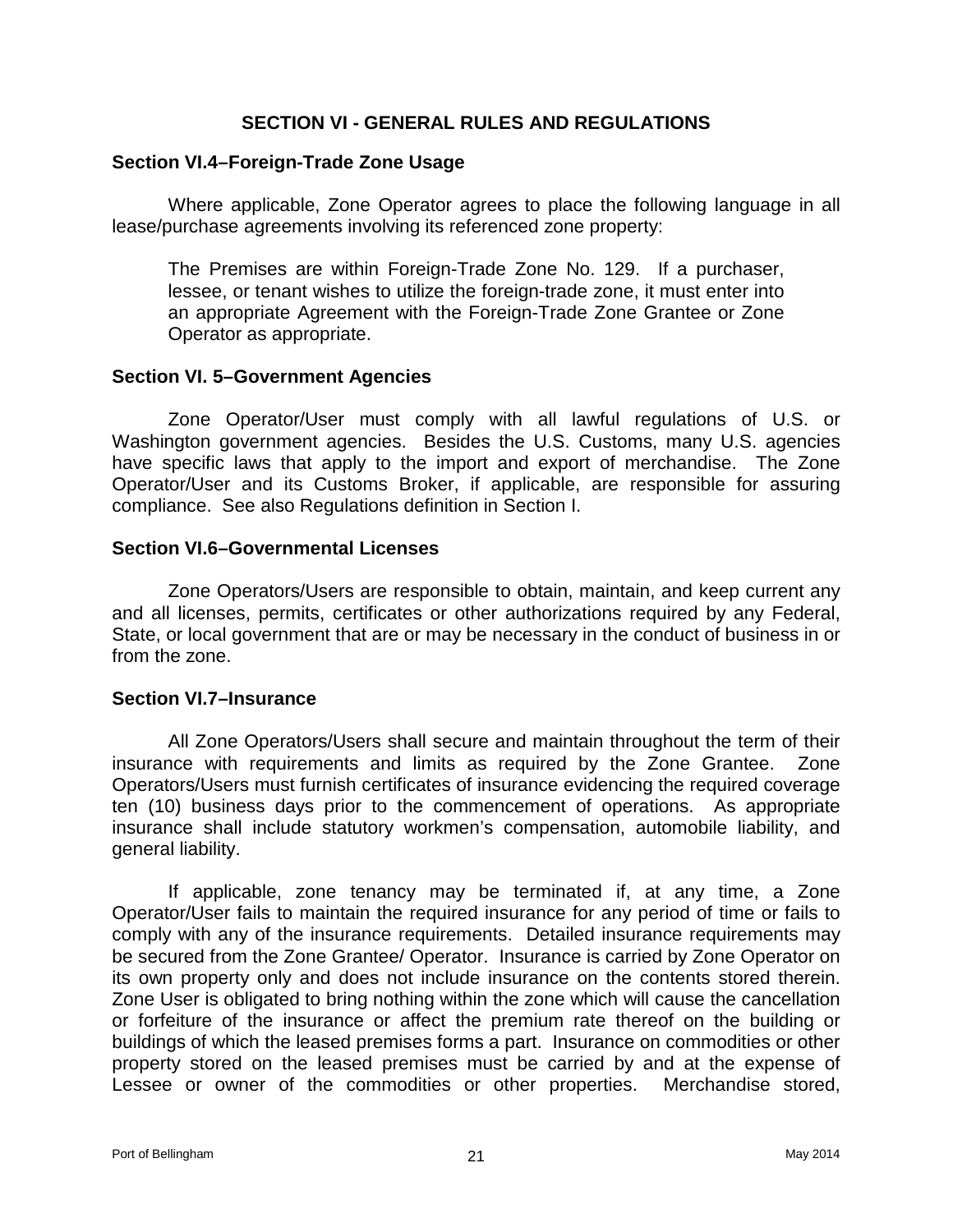## **SECTION VI - GENERAL RULES AND REGULATIONS**

manipulated, or transferred within the zone is not insured by the Zone Operator, and the Zone Schedule rates do not include insurance on merchandise.

#### **Section VI.8–Public Interest, Health and Safety**

No operation or process of treatment will be permitted in the zone that, in the judgment of the Foreign-Trade Zones Board, Zone Grantee, Zone Administrator, or Zone Operator, is detrimental to the public interest, health and/or safety. Zone management reserves the right to refuse merchandise that would, in the opinion of the zone management, pose unusual or unacceptable problems or hazards to the zone. See also Restricted Merchandise/Operations in Section I.

#### <span id="page-28-0"></span>**Section VI.9–Regulations - General**

All persons and merchandise of every description entering or leaving Foreign-Trade Zone No. 129 for any purpose whatsoever shall be bound by the lawful regulations of the Foreign-Trade Zones Board and by the Board Order issued thereunder, and U.S. Customs and actions of the Port Director of Customs.

Although zones are outside the Customs territory, most Federal laws apply in zones. The extent to which they apply or do not apply depends on their precise wording, their relationship to the Foreign-Trade Zones Act, and the interpretation thereof by the particular Federal Agency affected. State and local laws apply in zones except to the extent they are preempted or modified by Federal laws. The Foreign-Trade Zones Board and the Port Director of Customs cooperate with Federal, State, and local government authorities in the administration of their laws, regulations, and ordinances. The Zone Grantee, Zone Operator, and Zone Users shall allow such authorities access to the zone to carry out their duties. They are, however, subject to admission and departure requirements as noted herein.

#### <span id="page-28-1"></span>**Section VI.10–Regulations - Zone**

The rules governing procedure within Foreign-Trade Zone No. 129 are issued in conformity with and supplementary to the Foreign-Trade Zones Board and U.S. Customs regulations and such other United States laws and regulations relating to the Port of Entry as are applicable to Foreign-Trade Zone Operations.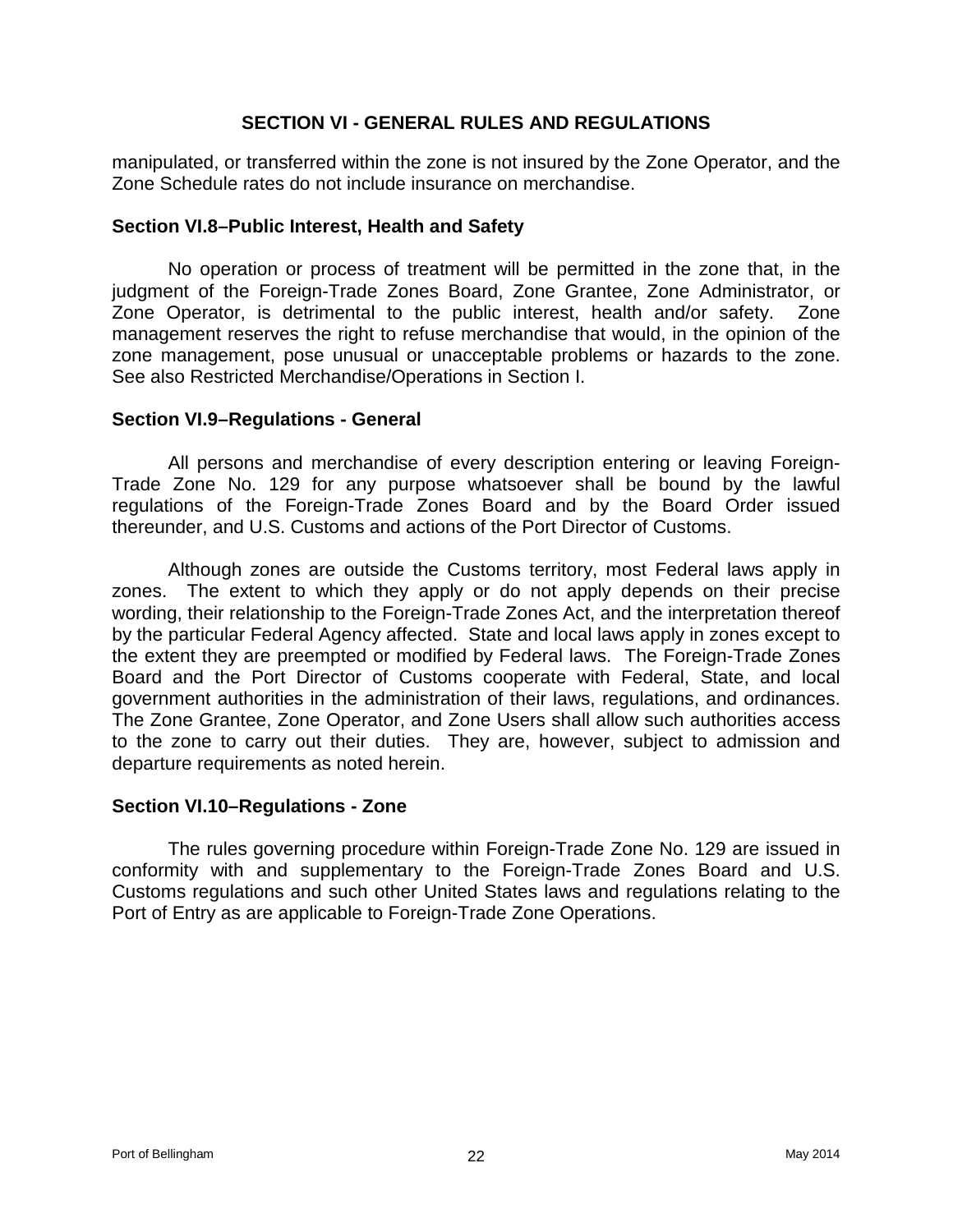## **SECTION VII - SPECIAL RULES PERTAINING TO MERCHANDISE**

#### <span id="page-29-1"></span><span id="page-29-0"></span>**Section VII.0–Abandonment, Arrearage, or Insolvency**

If merchandise has been abandoned in the zone, or the person in whose account the merchandise is held in the zone apparently has absconded, is insolvent, or is in serious arrears in payments owed to the operator, the operator must take legal action under the laws of the state in which the zone is located to dispose of the merchandise. If the operator is authorized to sell the merchandise in public auction to recover a debt, the buyer will have title in the goods to dispose of them at his or her option. If the merchandise is to be entered for consumption the owner or purchaser will be held liable for any duties, taxes and deficiencies due. Auction sales will be conducted by the zone operator or representative thereof, and not by Customs or a Customs contractor.

#### <span id="page-29-2"></span>**Section VII.1–Bureau of Census Reporting**

Certain statistical information is necessary to be provided to the Bureau of the Census on all FTZ admission receipts. If provided to Customs, the CBPF 214A must be salmon or pink in color and be identified as "Statistical Copy". (19 C.F.R. § 146.32(a)). The current CBPF 214 to be utilized is available from the Operator. U.S. Customs is responsible for transmitting the CBPF 214As to Census. The Operator may provide this data to the Bureau of the Census with an e-214 filing or it may be provided to U.S. Customs by completion of the CBPF 214A. The Bureau of the Census must receive the reports no later than the tenth calendar day following the month the merchandise was admitted to the Zone.

#### <span id="page-29-3"></span>**Section VII.2–Customs Bond**

A Customs and Border Protection Form 301, Activity Code 4, is utilized for the Foreign-Trade Zone Operator's Bond. Provisions are set forth at 19 C.F.R. § 113.73. Any companies that will act as a foreign-trade zone operator must secure a foreigntrade zone operator's bond in the name of their company.

#### <span id="page-29-4"></span>**Section VII.3–Customs Inspection of Merchandise While in Zone**

The Zone Operator/User or his agent shall at all times be immediately available to make the merchandise subject to inspection required by U.S. Customs and shall have the sole responsibility of opening crates and packages, handling the merchandise and securing the crates and packages following the inspection. In the event that the Zone Operator/User or his agent is not immediately available for inspection, then the zone personnel shall be authorized to open such packages for U.S. Customs and shall not be liable for any loss or damage for any reason whatsoever to the goods of the consignee. The Zone Operator/User shall be charged for such services at rates established.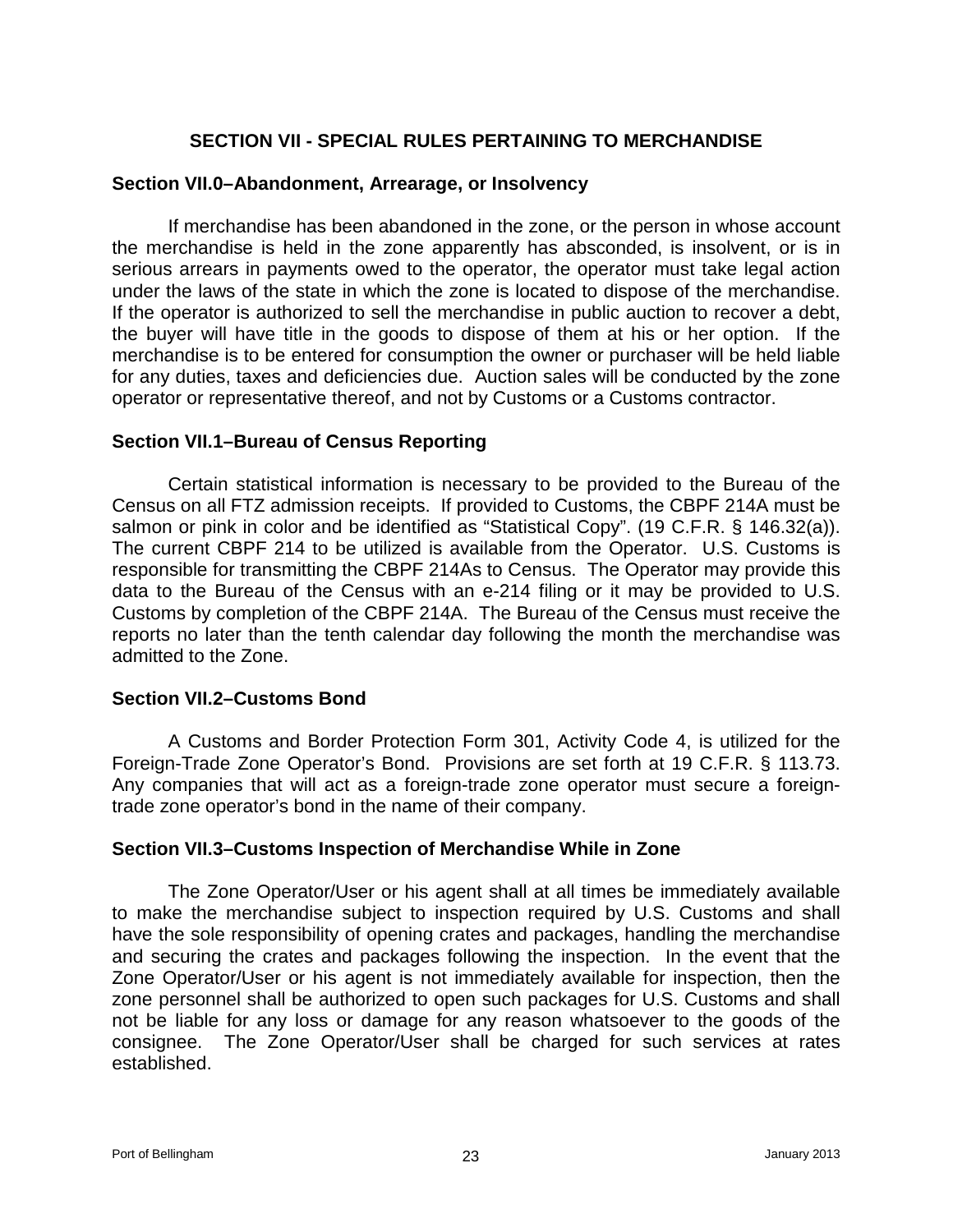## <span id="page-30-0"></span>**Section VII.4–Customs Permit**

Merchandise will not be delivered to or through Customs territory unless the delivery order is accompanied by: a CBPF 3461/7501 (entry for consumption); a CBPF 7512 (entry for transportation, immediate exportation, or transportation and exportation); or appropriate alternate procedures.

## <span id="page-30-1"></span>**Section VII.5–Grantee Knowledge**

The Zone Grantee and Zone Administrator are not obligated to, and does not intend to, monitor the day-to-day activity of the Foreign-Trade Zone. The Zone Grantee and Zone Administrator shall have no knowledge, actual or constructive, of the quantity, character, status designation, identification, or time of admission, transfer, or release of goods into or from the Foreign-Trade Zone.

## <span id="page-30-2"></span>**Section VII.6–Handling of Merchandise**

Zone Operator/User will be responsible for the receipt and verification of all merchandise admitted to the Zone on the proper Customs Forms and for handling of all merchandise having activity being performed under the proper Customs Forms. Zone Operator/User will perform all these functions according to all Customs Regulations that apply to these activities. Zone Operator/User will not allow removal of any merchandise located within the Zone without prior approval from Customs under the applicable laws, rules and regulations of the U.S. Customs.

#### <span id="page-30-3"></span>**Section VII.7–Harbor Maintenance Fee--**

The Water Resources Act of 1986 provides for a Harbor Maintenance Fee to be imposed for commercial use of Ports in the United States. All merchandise arriving at deepwater ports is subject to a fee of .125%. The Applicant for admission is liable for payment of the fee. The filing of the CBPF 349 quarterly is the responsibility of the Zone Operator/User or its Customs broker. The CBPF 350 is used for amendments or refunds.

#### <span id="page-30-4"></span>**Section VII.8–Hazardous/Objectionable Commodities**

The zone will not be required to accept for storage any commodity that will affect the rate of insurance on other merchandise in storage. Products will not be stored except in locations or areas that are not restricted in the acceptance of any commodity for storage under the insurance rate established on contents stored therein. The Grantee reserves the right to not allow certain merchandise to be stored, processed, or manufactured in the zone.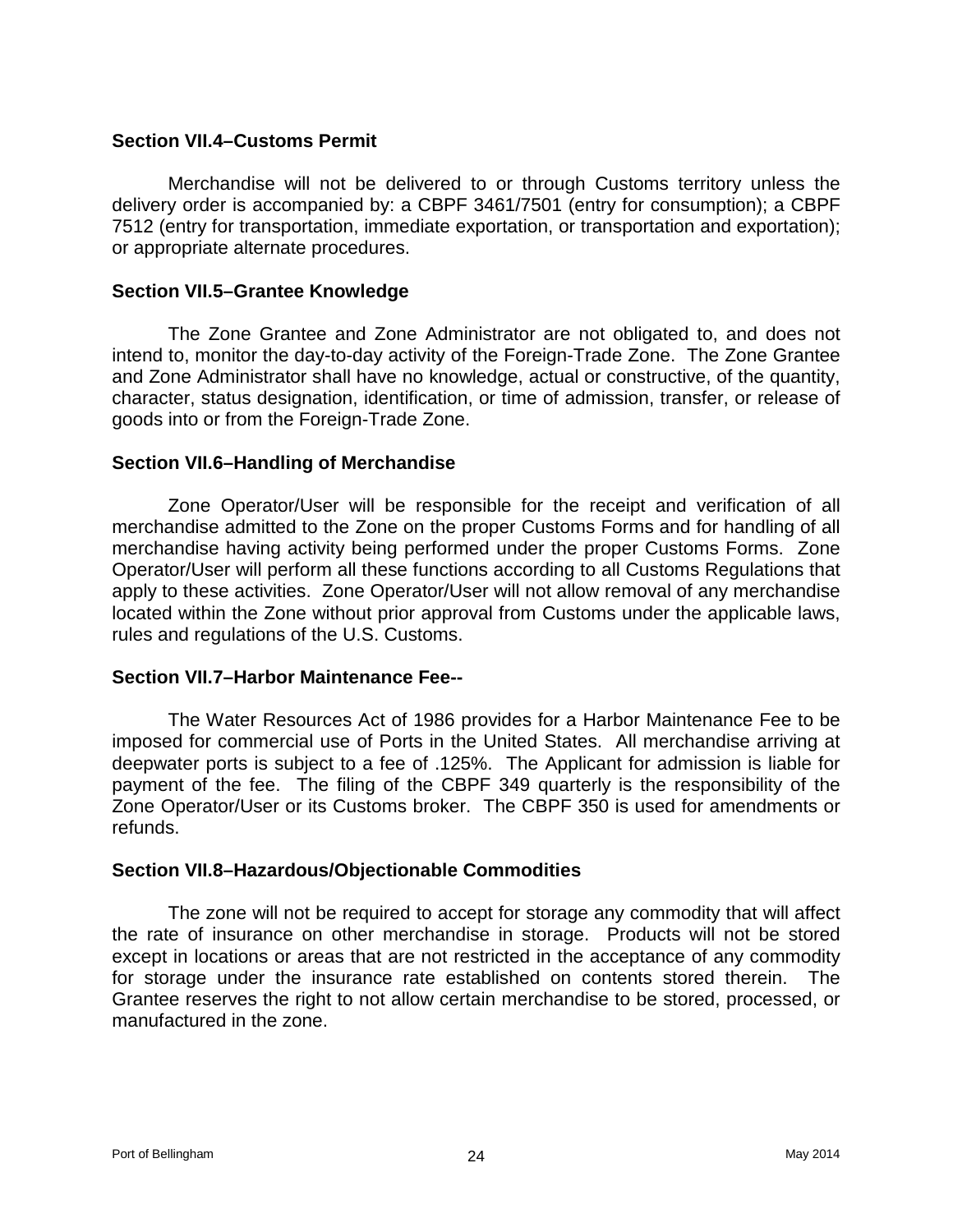## <span id="page-31-0"></span>**Section VII.9–Indemnification**

Zone Operator/User will protect, indemnify and hold harmless Zone Grantee and its respective Boards, officers and employees from and against any and all actions, suits, proceedings, claims, demands (including attorneys' fees and costs), whether insured or not, arising out of, or incident to, Zone Operator/Users obligations and operations hereunder. Zone Grantee/Zone Operator may require a bond at any time Zone Grantee/Zone Operator deems it necessary to adequately protect the parties indemnified hereby.

## <span id="page-31-1"></span>**Section VII.10–Insurance**

The Grantee may require special insurance coverage in its Agreement with Operator.

## <span id="page-31-2"></span>**Section VII.11–Marking**

All merchandise handled in the zone, before entry to Customs territory, must be marked in accordance with U.S. Customs regulations as to the country-of-origin and in accordance with all other government regulations. No merchandise will be permitted by Customs to be transferred from the zone for any purpose that is not properly labeled or carries any false or misleading label or mark. A CBPF 216 must be filed and approved by U.S. Customs prior to any repacking and labeling that may occur in the zone.

## <span id="page-31-3"></span>**Section VII.12–Merchandise Processing (User) Fee**

The current Customs Merchandise Processing (User) Fee of .3464% ad valorem is applicable only to the value of foreign non-duty paid merchandise entered into the U.S. from a foreign-trade zone. In 1995, the North American Free Trade Agreement for Canadian NAFTA qualifying merchandise provides that the fee is zero, not .3464% as for all other imports. For Mexican NAFTA qualifying merchandise, the fee was eliminated June 30, 1999. It is collected on a Customs entry CBPF 7501. Merchandise that is exported, scrapped, etc. from the zone is not subject to the Merchandise Processing Fee. The fee has a minimum of \$25 and is capped at \$485 per entry.

## <span id="page-31-4"></span>**Section VII.13–Permission to Manipulate, Manufacture, Exhibit, Repack or Destroy**

Before merchandise may be manipulated, repacked, manufactured, exhibited, or destroyed within the zone, application on CBPF 216 must be presented to the Zone Operator for concurrence. The Zone Operator will then forward the application to U.S. Customs. On approval by the U.S. Customs, the contemplated activity will then be permitted. The Zone Operator maintains a schedule of charges.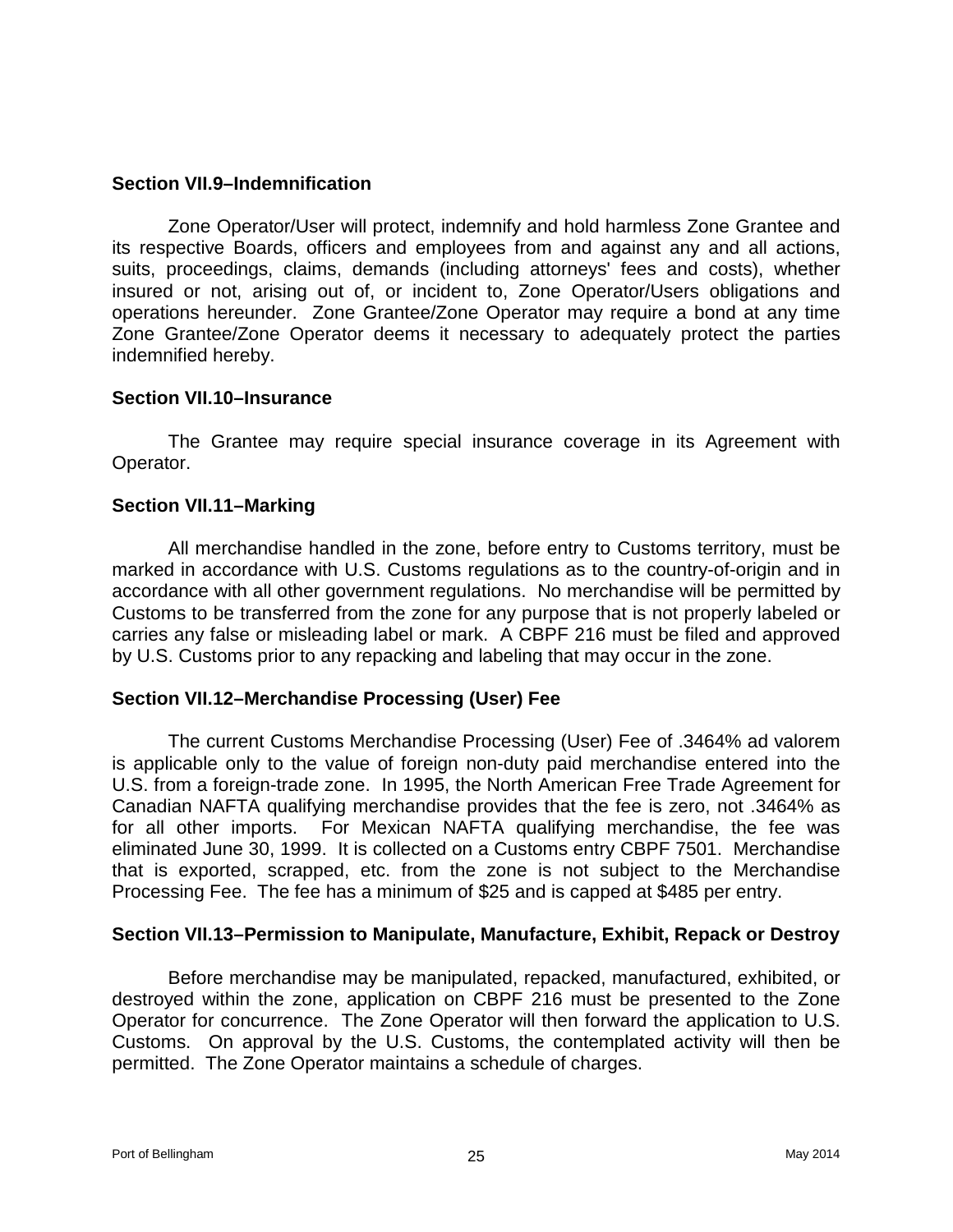## <span id="page-32-0"></span>**Section VII.14–Record Deficiencies**

In the event that any audit, inspection, or examination by the U.S. Customs, the Foreign-Trade Zones Board, Zone Grantee, Zone Administrator, or Zone Operator discloses that books, records or operational procedures of Zone Operator/User are not in conformance with the requirements of Federal, State and/or local law and the Operator's Agreement, the U.S. Customs, the Foreign-Trade Zones Board, Zone Grantee or Zone Operator may order the immediate correction of the documents or procedures. In the event that it is anticipated that such correction will take in excess of five (5) working days, a plan of performance will be submitted by the responsible party(s) to the Zone Grantee or Zone Operator for the correction of such discrepancy which shall be approved if necessary, by the Foreign-Trade Zones Board and the U.S. Customs, and shall proceed with all due diligence to correct the deficiency as described in the approved plan.

## <span id="page-32-1"></span>**Section VII.15–Record Retention**

All financial and accounting records of Zone Operator/User concerning zone operations shall be retained for five (5) years after the act or occurrence recorded or after the merchandise covered by such records has been forwarded from the Zone, whichever is longer, and all such records shall be available for inspection and audit by any appropriate government agency and by Zone Grantee during normal business hours.

#### <span id="page-32-2"></span>**Section VII.16–Reports to Governmental Agencies**

The Zone Operator may be required to submit periodic reports to the Grantee and the U.S. Customs, or may be required to perform other acts as the Zone Operator of the zone in compliance with governmental regulations. Zone Users are required to and shall cooperate with the Zone Operator in the creation and maintenance of procedures, systems, regulations, or programs, and provide information and statistics that the Zone Operator considers necessary to ensure compliance with governmental requirements. The Zone Grantee must file an Annual Report to the Foreign-Trade Zones Board by the last business day in March on all activity that occurred in the zone during the previous calendar year (January 1 through December 31). Each Zone or Subzone Operator and Zone User must cooperate in providing the necessary data (15 C.F.R. § 400.51(d)). This data must be provided to the Grantee by no later than February 15 each year. An Annual Reconciliation and Annual Internal Review is required of each Foreign-Trade Zone or Subzone Operator. (19 C.F.R. § 146.25, 146.26). A certification letter acknowledging the Annual Reconciliation and Annual Systems Review have been completed and must be forwarded to the Customs Port Director within ninety (90) days of the end of the Operator zone year.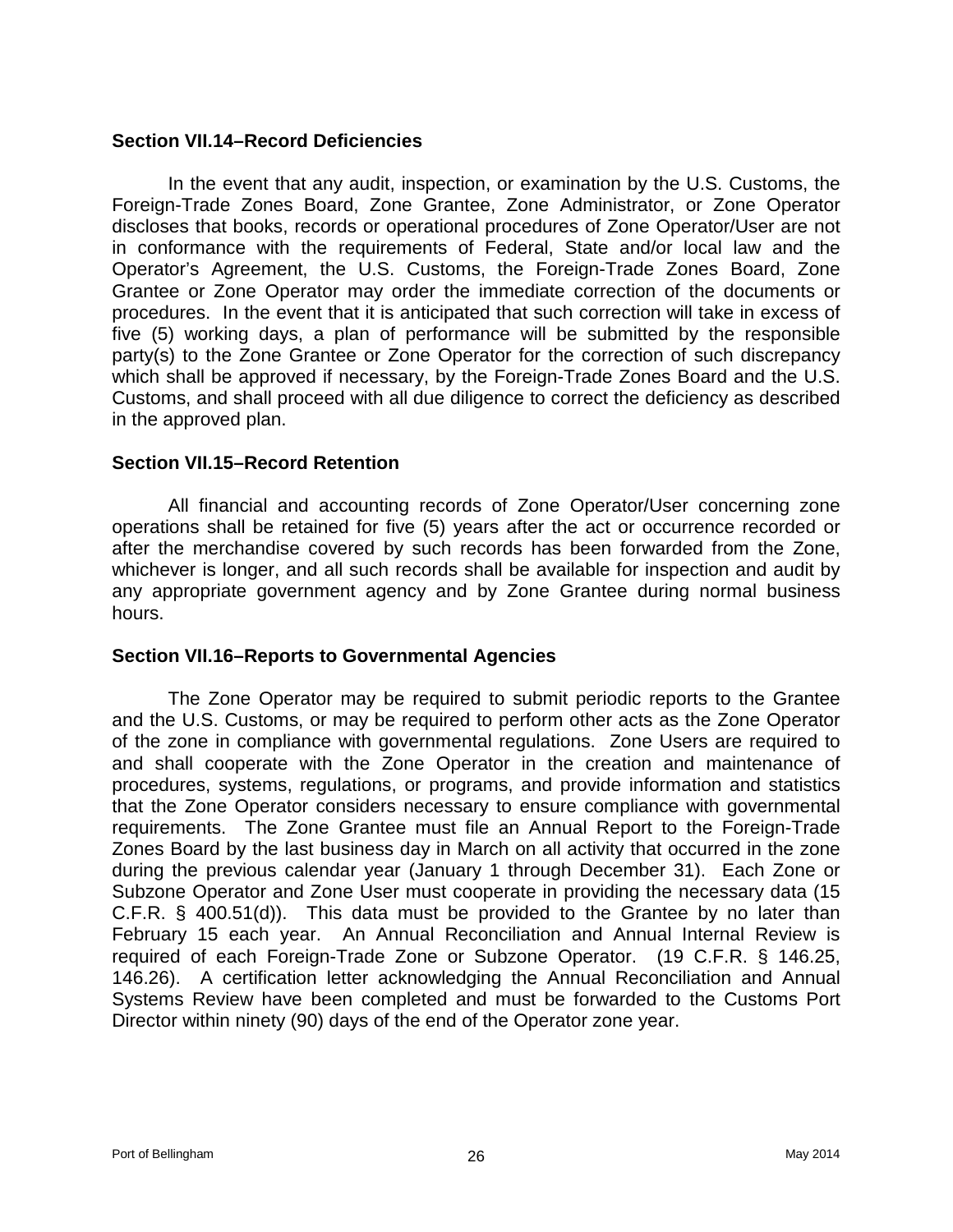## <span id="page-33-0"></span>**Section VII.17–Right of Entry**

Representatives of the Zone Grantee, Zone Administrator at Zone Grantee's request, Zone Operator, Zone User, the Foreign-Trade Zones Board, U.S. Customs and other authorized U.S. Government officers, shall have the right of access to enter the Zone for the authorized and lawful purpose of examining same, conferring with Zone Operator/User, its agents, invitees, and employees on such premises, inspecting and checking operations, supplies, equipment and merchandise, and determining whether the business is being conducted in accordance with the procedures established for the operation and management of the zone.

## <span id="page-33-1"></span>**Section VII.18–Temporary Removal**

Merchandise held in the zone may be temporarily removed from the zone for the limited purposes of repair, restoration, or any incidental operation which would not constitute a "manufacture or production" under drawback law, 19 U.S.C. 1313, and then returned to the zone. Application on a CBPF 216 must be presented to the Zone Operator and then to U.S. Customs for concurrence. See Customs Headquarters Ruling 214189 (August 31, 1982), Ruling 218458 (January 27, 1986), Customs Directive 3260-20 (August 4, 1986) and Section 9.2 of U.S. Customs FTZ Manual for a more detailed description of this limited provision.

## <span id="page-33-2"></span>**Section VII.19–Trucking and Lighterage**

Transfer of foreign merchandise from the first Port of arrival through Customs territory to the zone and from the zone to the port of export must be made by Customs bonded trucks, rail cars, airplanes, lighters or other carriers and subject to U.S. Customs regulations. Alternate procedures for transfer of merchandise under the Foreign-Trade Operators Bond (see 19 C.F.R. § 146.40(b)), not on bonded carriers, may be available with Customs approval.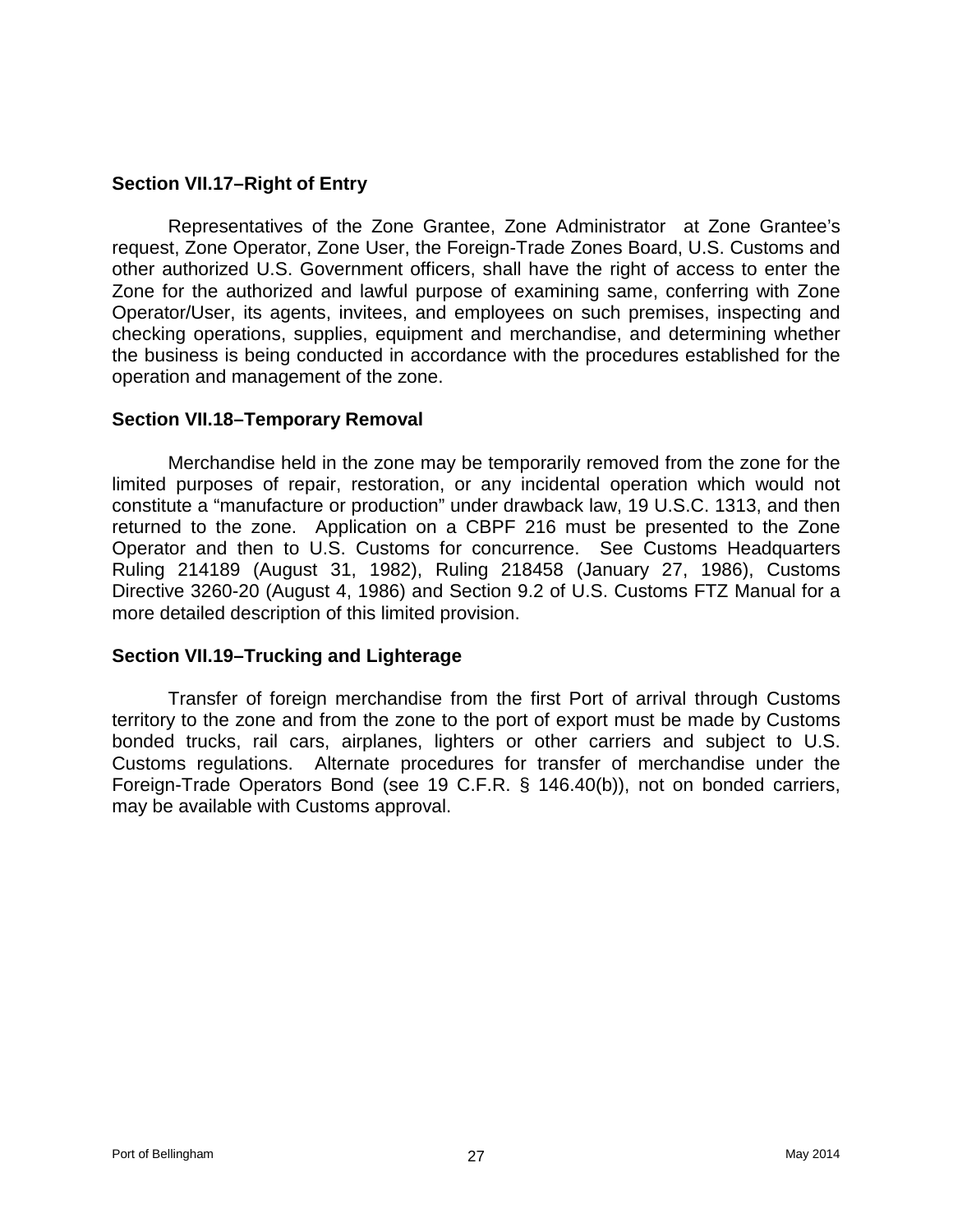#### **SECTION VIII – CHARGES**

#### <span id="page-34-1"></span><span id="page-34-0"></span>**Section VIII.0–Charges**

Each General-Purpose Zone Operator that makes its facilities available to multiple zone user firms is responsible for preparing and submitting to the Grantee an Appendix which sets out the rules, rates and charges at the zone site. Each Zone Operator assumes responsibility for maintaining a complete and current Zone Schedule. Each Zone Operator will provide an Appendix of their charges to the Grantee and any changes and/or revisions to the Appendix upon implementation. Additionally, firms utilizing the General Purpose Zone may act as their own Zone Operator. No other charges will be levied other than those in Appendix A. Under these circumstances, the zone sites will operate under the Rules and Regulations and Grantee Rates and charges as set out herein.

## <span id="page-34-2"></span>**Section VIII.1–Uniform Pricing**

All customers having similar volume and circumstances will be afforded the same contractual terms.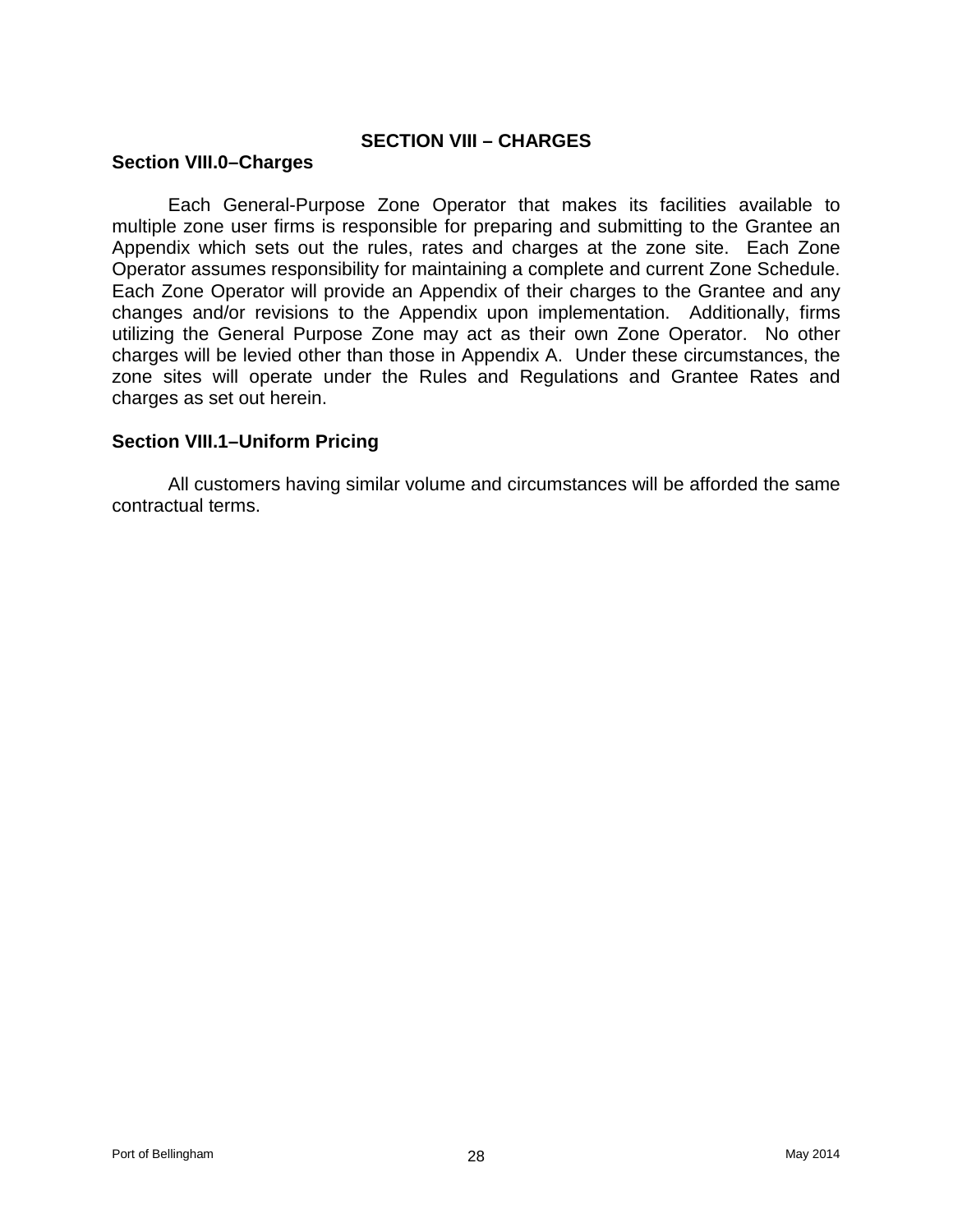## Appendix A

## **GRANTEE CHARGES**

## APPLICATION, ACTIVATION, AND ANNUAL FEES--

(a) Foreign-Trade Zones Board Application Fees--Zone Applications submitted to the Foreign-Trade Zones Board must be accompanied with a check in the following amount, as required by 15 C.F.R. § 400.29:

| (1) | Additional General-Purpose Zones (15 C.F.R. § 400.24 and 400.21 (a)(2)) |  |
|-----|-------------------------------------------------------------------------|--|
| (2) | Special-Purpose Subzones (15 C.F.R. § 400.25)                           |  |
|     |                                                                         |  |

(3) Expansions (15 C.F.R. § 400.26(b)) ...................................................... \$1,600

These fees are payable by the Zone Operator of the appropriate site as described in 1, 2, and 3 above. The Zone Grantee will not be liable for any such fees, nor shall they be liable for preparing the application, the applicant shall prepare the necessary paperwork for the application submittal with the Grantee's approval. Note that there are no fees payable to the Foreign-Trade Zones Board for Usage-Driven Applications, Boundary Modifications or Production Notification Applications or Production Applications within a general-purpose zone or subzone; however, the Grantee charges an administrative review fee for assisting an applicant with a request for a boundary modification or expansion application, see (c)(2) below.

- (b) U.S. Customs Activation and Annual Fee--These fees were suspended pursuant to the Omnibus Budget Reconciliation Act of 1987 (Public Law 100-203).
- (c) The Zone Grantee charges each Zone Operator fees based upon services rendered. Fees may be adjusted from time to time by the Grantee by issuance of a correction to the Schedule.
	- (1) Annual Fee/Firms Acting as their own Operator An administrative annual fee is charged by the Zone Grantee for each general-purpose zone and specialpurpose subzone acting as their own Zone Operator.

The fee amount is:

For General-Purpose Zone/Subzones with Distribution Authority**: \$5,000** For General-Purpose Zone/Subzones with Production Authority (nonrefinery): **\$5,000** For Petroleum Refinery Subzones: **\$15,000**